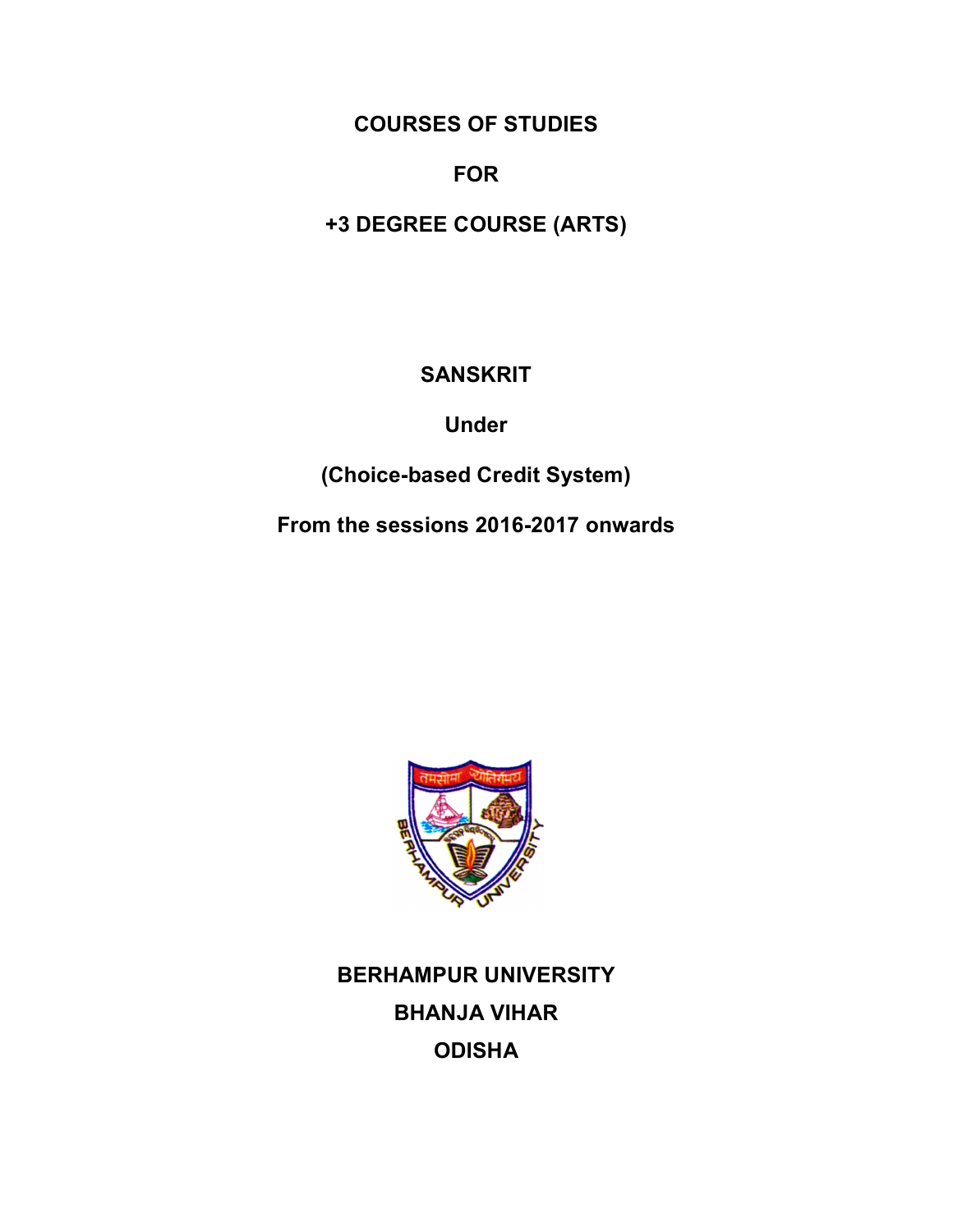## **COURSE STRUCTURE FOR B.A. (HONS.) SANSKRIT**

## **1 st Year (08 Papers: 700 Marks)**

| SI. | <b>SEMESTER-I Marks-Credits</b>       | SI. | <b>SEMESTER-II Marks-Credits</b>      |
|-----|---------------------------------------|-----|---------------------------------------|
|     | Core Course (SKT)-1 (100-6)           | 5.  | Core Course(SKT)-3 (100-6)            |
| 2.  | Core Course (SKT)-2 (100-6)           | 6.  | Core Course(SKT)-4 (100-6)            |
| 3.  | AECC-1<br>(50-2)                      |     | AECC-2<br>(50-2)                      |
| 4.  | Generic Elective (SKT)-1              | 8.  | Generic Elective (SKT)-2              |
|     | Same as CC-1 (100-6)                  |     | Same as CC-1 (100-6)                  |
|     | Or                                    |     | Or                                    |
|     | Same as DSE Gr. 1/1                   |     | Same as DSE Gr. 2/5                   |
|     | (6+6+2+6=20 Credits) Total: 350 Marks |     | (6+6+2+6=20 Credits) Total: 350 Marks |

## **2 nd Year (10 Papers: 900 Marks)**

| SI. | <b>SEMESTER-I Marks-Credits</b>         | SI. | <b>SEMESTER-II Marks-Credits</b>        |
|-----|-----------------------------------------|-----|-----------------------------------------|
| 9.  | Core Course (SKT)-5 (100-6)             | 14. | Core Course(SKT)-8 (100-6)              |
| 10. | Core Course (SKT)-6<br>$(100-6)$        | 15. | Core Course(SKT)-9 (100-6)              |
| 11. | Core Course (SKT)-7<br>$(100-6)$        | 16. | Core Course (SKT)-10 (100-6)            |
| 12. | SEC (SKT)-I<br>(50-2)                   | 17. | SEC (SKT)-II<br>$(50-2)$                |
| 13. | Generic Elective (SKT)-3 (100-6)        | 18. | Generic Elective (SKT)-4 (100-6)        |
|     | a) Same as CC-8                         |     | a) Same as CC-9                         |
|     | Or                                      |     | Or                                      |
|     | b) Same as CC-13                        |     | b) Same as CC-14                        |
|     | (6+6+6+2+6=20 Credits) Total: 450 Marks |     | (6+6+6+2+6=20 Credits) Total: 450 Marks |

### **3 rd Year (08 Papers: 800 Marks)**

| SI.                                                                                    | <b>SEMESTER-I Marks-Credits</b>                                                            | SI. | <b>SEMESTER-II Marks-Credits</b>      |  |
|----------------------------------------------------------------------------------------|--------------------------------------------------------------------------------------------|-----|---------------------------------------|--|
| 19.                                                                                    | Core Course (SKT)-11 (100-6)                                                               | 23. | Core Course(SKT)-13 (100-6)           |  |
| 20.                                                                                    | Core Course (SKT)-12 (100-6)                                                               | 24. | Core Course(SKT)-14 (100-6)           |  |
| 21.                                                                                    | DSE (SKT) Course- (From Gr. I)                                                             | 25. | DSE (SKT) Course- (From Gr. III)      |  |
|                                                                                        | (Discipline Specific Elective)                                                             |     | (Discipline Specific Elective)        |  |
|                                                                                        | (100-6)                                                                                    |     | (100-6)                               |  |
| 22.                                                                                    | DSE (SKT) Course- (From Gr. II)                                                            | 26. | DSE (SKT) Course- (From Gr. IV)       |  |
|                                                                                        | (Discipline Specific Elective)                                                             |     | (Discipline Specific Elective)        |  |
|                                                                                        | (100-6)                                                                                    |     | (100-6)                               |  |
|                                                                                        | (6+6+6+6=24 Credits) Total: 400 Marks                                                      |     | (6+6+6+6=24 Credits) Total: 400 Marks |  |
|                                                                                        | *N.B. A Student can opt for a project work in lieu of any one paper of DSE                 |     |                                       |  |
|                                                                                        | Grand Total: 26 Papers                                                                     |     |                                       |  |
| Grand Total Marks: 2400 (350+350+450+400+400)                                          |                                                                                            |     |                                       |  |
| Grand Total Credits: 140 (20+20+26+26+24+24)                                           |                                                                                            |     |                                       |  |
| ABBREVIATION: 1. CC= Core Course, 2. DSE= Discipline Specific Elective, 3. GE= Generic |                                                                                            |     |                                       |  |
|                                                                                        | Elective, 4. SEC= Skill Enhancement Course, 5. AECC= Ability Enhancement Compulsory Course |     |                                       |  |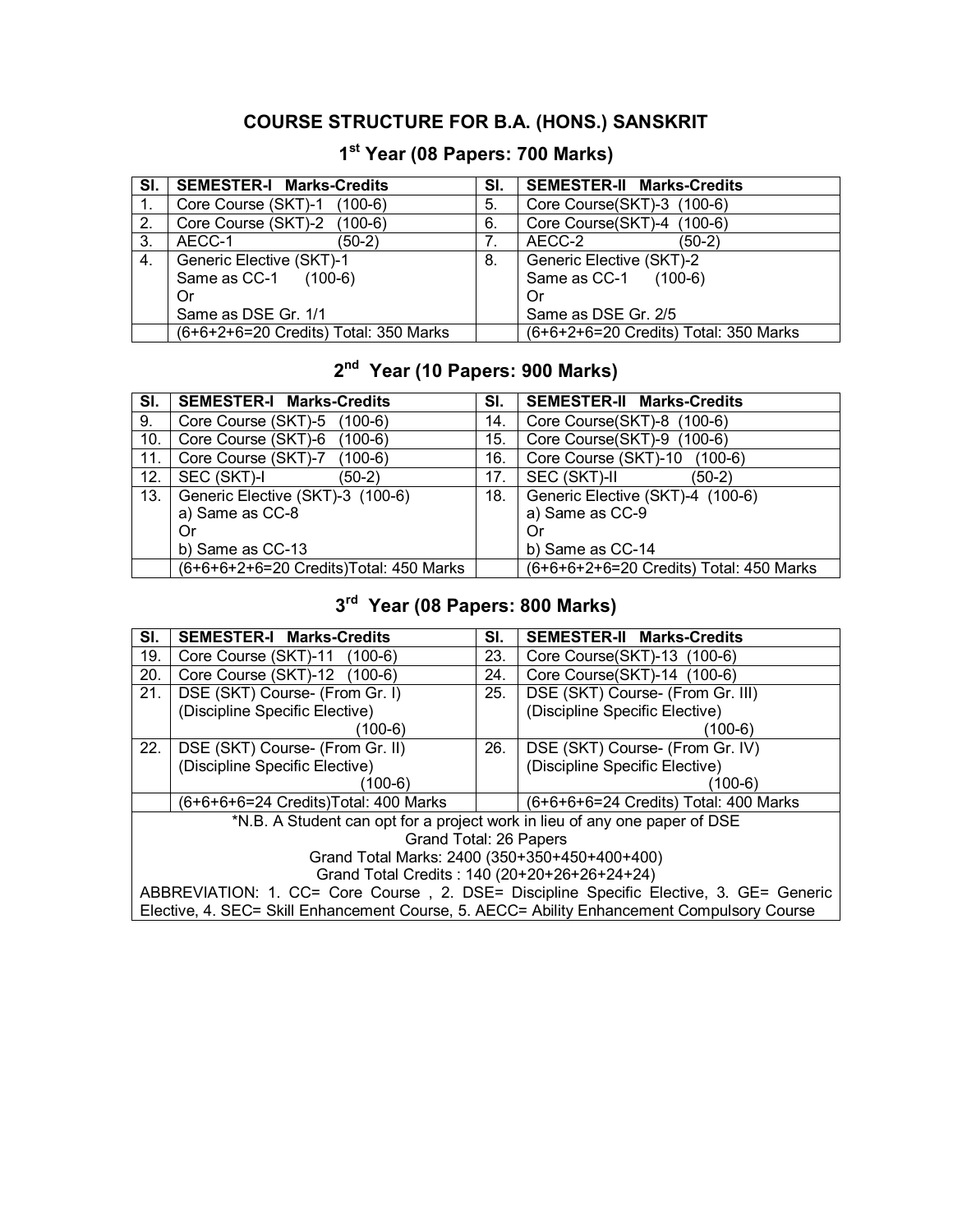### **COURSE STRUCTURE AND BASICS OF SANSKRIT**

### **1 st Year:**

### **SEMESTER-I**

### **CC-1 MORAL TEACHINGS AND BASICS OF SANSKRIT**

Unit-I

| 1. Hitopodesa (From Kathamukha to Grdhravidalakatha) | 30 Marks |
|------------------------------------------------------|----------|
| 2. Upadesha sara of Ramana Maharshi                  | 30 Marks |
| 3. Sabdarupa & Dhaturupa                             | 20 Marks |

('a' karanta, 'i' karanta, 'i' karanta, 'u' karanta, 'u' karanta, 'in' bhaganta, Matr, Pitr, Asmad, Yusmad, Tad (sabdarupas), Lat, Lan, Vidhilin, Lrt, Lot and Lit lakaras of Path, Ni, Kr, Sev, Han, Pa, Da, Sru, Si and Krin in the form of Atmanepada, Parasmaipada or Ubhayapada whichever is applicable. (Dhaturupas)

| Unit- $\vert$ & II                                |                  |
|---------------------------------------------------|------------------|
| Hitopodesa (From Kathamukha to Grdhravidalakatha) | 30 Marks         |
| Long Questions-1                                  | 15 Marks         |
| <b>Short Questions-3</b>                          | $5x3 = 15$ Marks |
| Unit-III & IV                                     |                  |
| Upadesha sara of Ramana Maharshi                  | 30 Marks         |
| Long Question-1                                   | 15 Marks         |
| Explanation-1                                     | 08 Marks         |
| <b>Textual Tranalsation of a Verse</b>            | 07 Marks         |
| Unit-V                                            |                  |
| Sabdarupa & Dhaturupa                             | 20 Marks         |
| Sabdarupa-5                                       | $2x5 = 10$ Marks |
| Dhaturupa-5                                       | $2x5 = 10$ Marks |

- 1. Hitopadesah (Mitralabhah) (Ed.) Kapildev Giri, Chaukhamba Publication, Varanasi.
- 2. Hitopadesah (Mitralabhah) (Ed.) N.P. Dash and N.S. Mishra, Kalyani Publishers, New Delhi.
- 3. Vyakaranadarpana, The Odisha State Bureau of Text Book Preparation and Production, Bhubaneswar, 2013
- 4. Upadesha Sara of Ramana Maharshi, Chaitanya Chinmaya Mission, Cuttack (Publication 1979)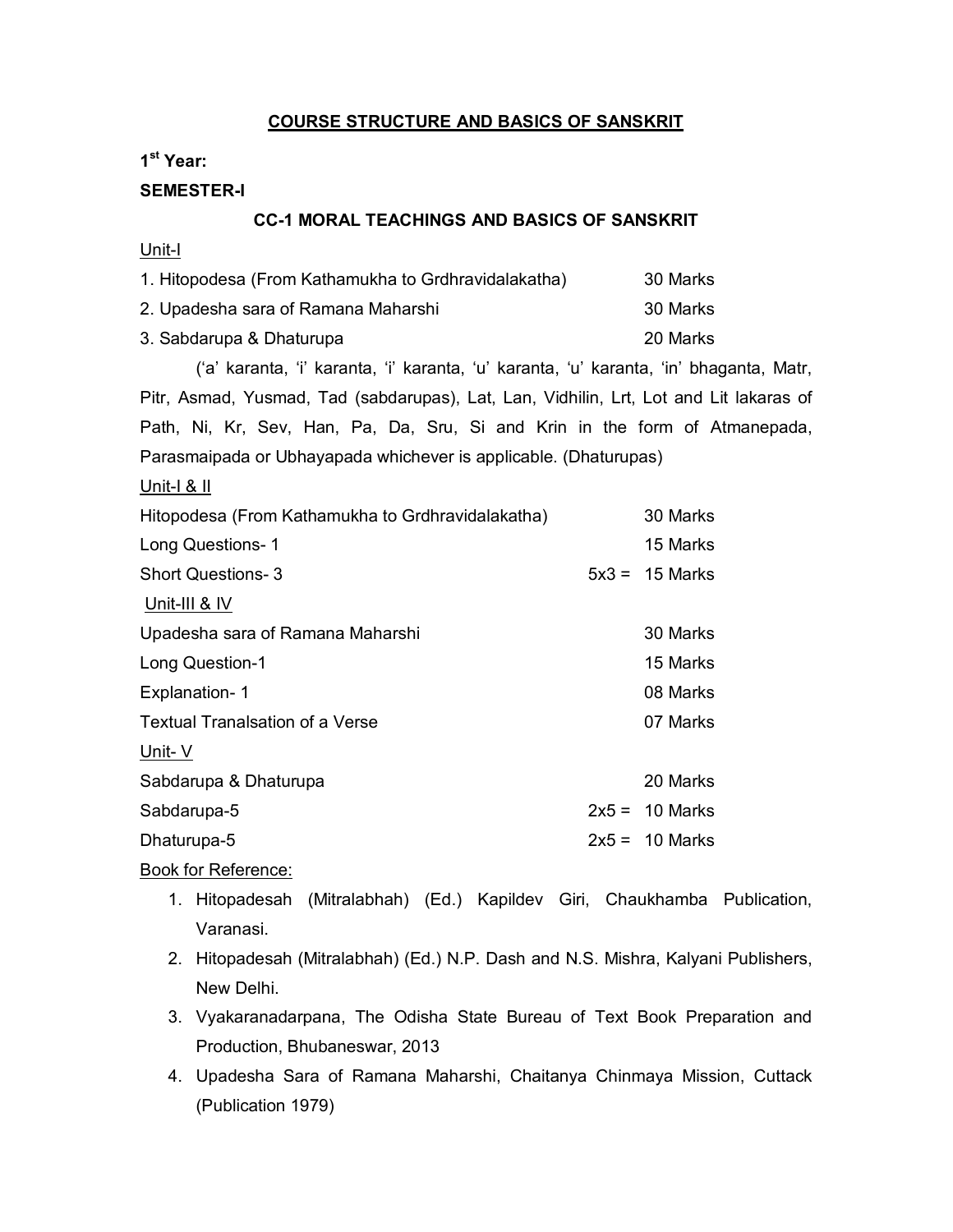|                                                                      | 1. Abhijnanasakuntalam (Act I- IV)                                                |  | 50 Marks         |
|----------------------------------------------------------------------|-----------------------------------------------------------------------------------|--|------------------|
|                                                                      | 2. History of Sanskrit Literature-I                                               |  | 30 Marks         |
|                                                                      | (Ramayana, Mahabharata General outlines of Puranas and Sanskrit Drama)            |  |                  |
|                                                                      | 1. Abhijnanasakuntalam (Act I- IV)                                                |  |                  |
|                                                                      | Unit- I Long Question-1                                                           |  | 14 Marks         |
|                                                                      | Unit-II Short Questions-2                                                         |  | $7x2 = 14$ Marks |
|                                                                      | <b>Explanation of Verse-1</b>                                                     |  | 08 Marks         |
|                                                                      | Unit-III Textual Grammar                                                          |  | 14 Marks         |
|                                                                      | i) Sandhi                                                                         |  | $1x2 = 2$ Marks  |
|                                                                      | ii) Prakrti- Pratyaya                                                             |  | $2x2 = 4$ Marks  |
|                                                                      | iii) Karaka & Vibhakti                                                            |  | $2x2 = 4$ Marks  |
|                                                                      | iv) Samasa                                                                        |  | $2x2 = 4$ Marks  |
|                                                                      | 2. History of Sanskrit Literature-I                                               |  | 30 Marks         |
|                                                                      | Unit-IV Ramayana & Mahabharata                                                    |  |                  |
|                                                                      | Long Question-1                                                                   |  | 10 Marks         |
|                                                                      | <b>Short Question-1</b>                                                           |  | 05 Marks         |
|                                                                      | 3. General Outlines of Puranas and Sanskrit Drama                                 |  |                  |
|                                                                      | Unit- V General Outlines of Puranas and Sanskrit Drama                            |  |                  |
| (Bhasa, Kalidasa, Sudraka, Visakhadatta, Bhavabhuti, Bhattanarayana) |                                                                                   |  |                  |
|                                                                      | Long Question-1                                                                   |  | 10 Marks         |
|                                                                      | <b>Short Question-1</b>                                                           |  | 05 Marks         |
|                                                                      | Book for Reference:                                                               |  |                  |
|                                                                      | 1. Abhijnanasakuntalam (Ed.) R.M. Bose, Modern Book Agency Pvt. Ltd., 10          |  |                  |
|                                                                      | Bankim Chatterjee Street, Calcutta.                                               |  |                  |
|                                                                      | 2. Abhijnanasakuntalam (Ed.) M.R. Kale, Motilal Banarsidass Publishers Pvt. Ltd., |  |                  |
|                                                                      | New Delhi-11007, 8 <sup>th</sup> Reprint-2010.                                    |  |                  |
| 3.                                                                   | Abhijnanasakuntalam (Ed.) R.M. Mohapatra, Books & Books, Cuttack                  |  |                  |
| 4.                                                                   | Abhijnanasakuntalam (Ed.) H.K. Satapathy, Students Store, Cuttack                 |  |                  |
| 5.                                                                   | History of Sanskrit literature, Baladev Upadhyay, Chaukhamba Publications,        |  |                  |
|                                                                      | Varanasi.                                                                         |  |                  |
| 6.                                                                   | History of Sanskrit Literature, A.B. Keith (Trans. into Odia), Bhubaneswar, Text  |  |                  |
|                                                                      | Book Bureau, Govt. of Odissha, Bhubaneswar.                                       |  |                  |
|                                                                      | 7. Sanskrit Drama, A.B. Keith, Oxford University Press, London                    |  |                  |
|                                                                      | 8. Samskrta Sahiytara Itihasa, (Odia) H.K. Satapathy, Kitab Mahal, Cuttack-       |  |                  |
|                                                                      | 753003.                                                                           |  |                  |

### **CC-2 DRAMA-I & HISTORY OF SANSKRIT LITERATURE-I**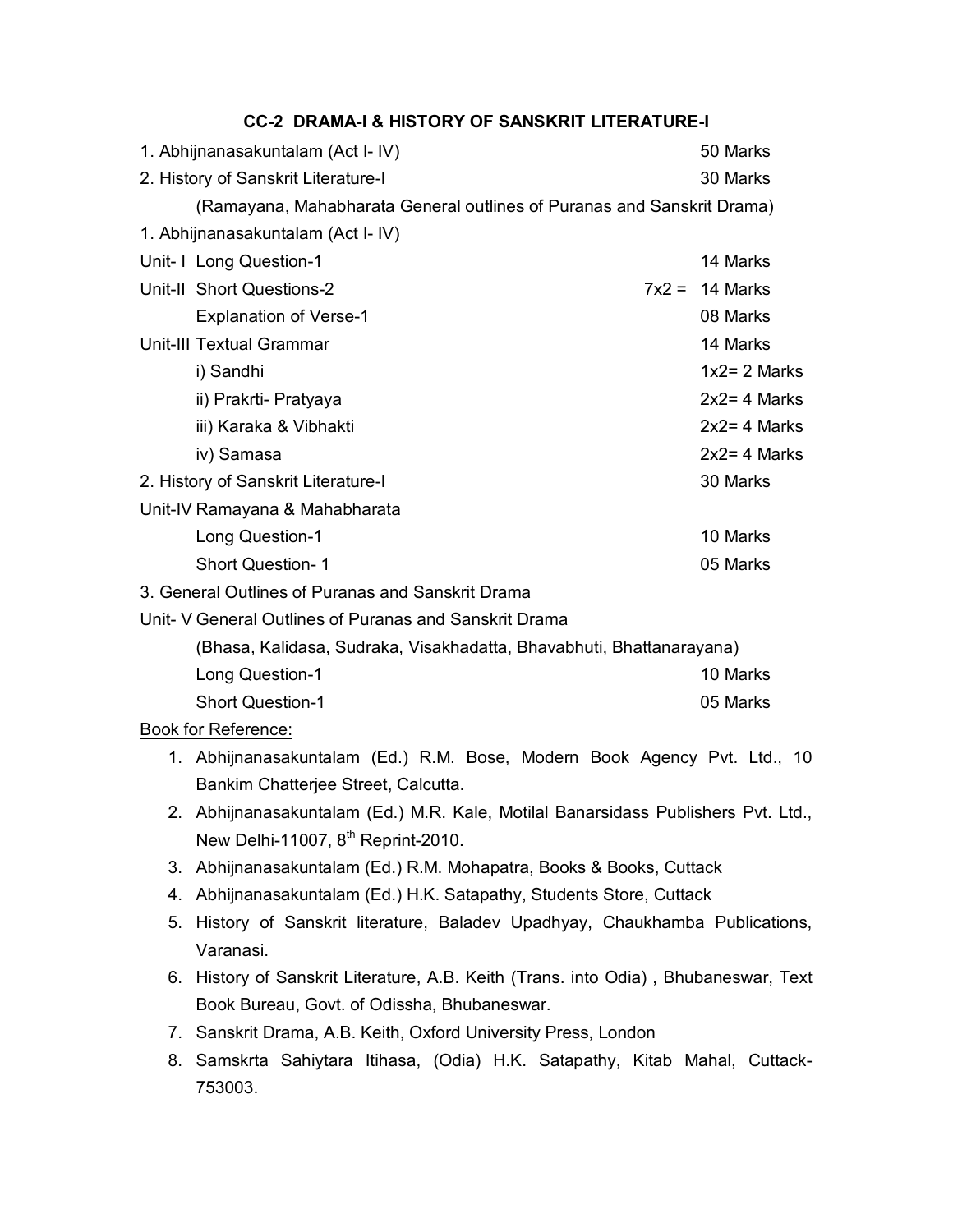### **SEMESTER-II**

## **CC-3 DRAMA –II & DRAMATURGY**

|         | 1. Abhijnanasakuntalam (Acts V-VII)                                                | 50 Marks     |
|---------|------------------------------------------------------------------------------------|--------------|
|         | 2. Dramaturgy                                                                      | 30 Marks     |
|         | (Nandi,<br>Prstavana, Purvaranga, Pancha avastha, Pancha-arthaprakrti,             |              |
|         | Panchasandhi, Pancha-arthopaksepaka, Nataka, Prakarana, Anka)                      |              |
|         | 1. Abhijnanasakuntalam (Acts V-VII)                                                |              |
|         | Unit-I Long Question-1                                                             | 14 Marks     |
|         | Unit- II Short Questions-2<br>$8x2 =$                                              | 16 Marks     |
|         | Unit-III i. Explanation of Verse-1                                                 | 08 Marks     |
|         | ii. Verse / Dialogue Translation-1                                                 | 07 Marks     |
|         | iii. Translation from Prakrit to Sanskrit                                          | 05 Marks     |
|         | 2. Dramaturgy (Sahityadarpana, Chapter-VI)                                         | 30 Marks     |
| Unit-IV |                                                                                    |              |
|         | Notes on Nandi, Prastavana, Purvaranga, Nataka, Prakarana,                         | 5x3=15 Marks |
|         | Anka (any three)                                                                   |              |
|         | Unit-V Notes on Pancha-arthaprakrti, Pancha Avastha, Panchasandhi, 5x3=15 Marks    |              |
|         | Pancha-arthopaksepaka (any three)                                                  |              |
|         | <b>Books for Reference:</b>                                                        |              |
|         | 1. (For Abhijnanasakuntalam as it was in CC-2)                                     |              |
|         | 2. For Dramaturgy- Sahitya Darpana (Ed.) P.V. Kane, Motilal Banarsidass            |              |
|         | Publishers Pvt. Ltd., New Delhi.                                                   |              |
|         | Translation<br>Narayan Mohapatra, Odisha<br>3. Odia<br>by<br>Sahitya               | Academy,     |
|         | Bhubaneswar.                                                                       |              |
|         | 4. Sahitya Darpana with Laksmi Tika (Sanskrit) and Vimala Tika, (Hindi) (Ed.) K.M. |              |
|         | Sastri, Chaukhamba Publications, Varanasi.                                         |              |
|         | 5. Sahityadarpana evam Chhanda (Ed.) Braja Sundar Mishra, Satyanarayan Book        |              |

Store, Cuttack.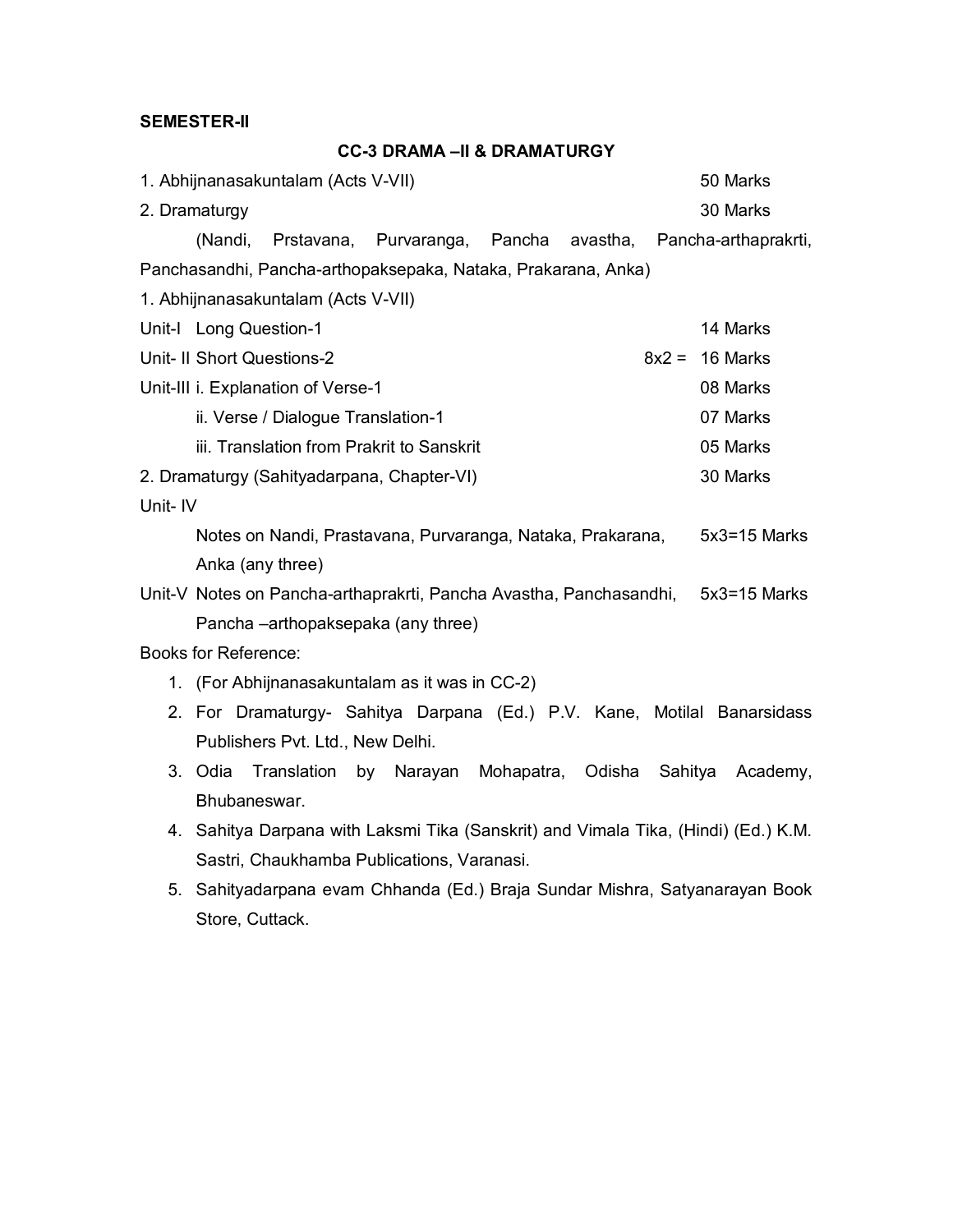| CC-4 AN INTRODUCTION TO THE TECHNIQUE OF PANINAN GRAMMAR &                                |                    |
|-------------------------------------------------------------------------------------------|--------------------|
| <b>PROSODY</b>                                                                            |                    |
| 1. Bhajagovindam by Sankaracharya                                                         | 15 Marks           |
| 2. Samjna -prakaranam                                                                     | 45 Marks           |
| 3. Chanda from Srutabodha                                                                 | 20 Marks           |
| 1. Bhajagovindam by Sankaracharya                                                         |                    |
| One long question 10 marks                                                                | 10 Marks           |
| One explanations, short question 5 marks                                                  | 05 Marks           |
| 2. Samjnaprakaranam                                                                       |                    |
| Unit- II Two Questions out of 1 <sup>st</sup> 10 Sutras (Upto tulyasyaprayatnam savarnam) |                    |
| to be explained.                                                                          | $7.5x2 = 15$ Marks |
| Unit-III Two Questions out of $2^{nd}$ 10 Sutras (From a up to cadayo sattve)             |                    |
| to be explained.                                                                          | $7.5x2 = 15$ Marks |
| Unit-IV Two Questions out of rest Sutras (From pradayah upto diagham ca)                  |                    |
| to be explained.                                                                          | $7.5x2 = 15$ Marks |
| 3. Chanda (Prosody)- Srutabodhah                                                          | 20 Marks           |
| Definition and Examples of 4 Chandas                                                      | $5x4 = 20$ Marks   |
| Arya, Anustubh, Indravajra, Upendravajra, Upajati, Vamsastha, Vasantatilaka,              |                    |
| Mandakranta, Malini, Shikharini, Shardula- vikridita, Sragdhara.                          |                    |
| Books for Reference:                                                                      |                    |
| 1. Siddhanta-Kaumudi with Balamanorama and Tattvabodhini, Vol. I (Ed.) Giridhara          |                    |
| Sharma Chaturveda, Motilala Banarsidass                                                   |                    |
| 2. Siddhanta- Kaumudi with Mitabhasini Com., (Ed.) S.R. Ray, Sanskrit Pustak              |                    |
| Bhandar, 38 Cornwallis, St., Calcutta.                                                    |                    |
| 3. Siddhanta-kaumudi with Eng. Tr. (Ed.), S.C., Basu, Motilal Banarsidass, New            |                    |

- Delhi-110007, Rpt.-1995
- 4. Vaiyakarana Siddhanta Kaumudi (Ed.) M.V. Mahashabde, Poona.
- 5. Siddhanta-Kaumudi (Ed.) Prof. G.K. Dash & Dr. (Mrs) K. Dash with navanitatika.
- 6. Siddhanta-kaumudi (Ed.) Minati Mishra, Vidyapuri, Cuttack
- 7. Siddhanta-Kaumudi (Ed.) Dr. Niranjan Pati, Kalyani Publishers, New Delhi
- 8. Siddhanta-Kaumudi (Ed.) P.R. Ray, Sailabala Womens College, (Skt. Deptt.) Cuttack.
- 9. Vyakaranadarpana, The Odisha State Bureau of Text Book Preparation and Production, Bhubaneswar-2013.
- 10. Shrutabodha, Hari Prasad Sharma, Nirnaya Sagar Press
- 11. Sahityadarpana Evam Chhanda (Ed.) Dr. Brajasundar Mishra, Satyanarayana Book Store, Cuttack.
- 12. Bhajagovindam commeted by Swamy Chinmayananda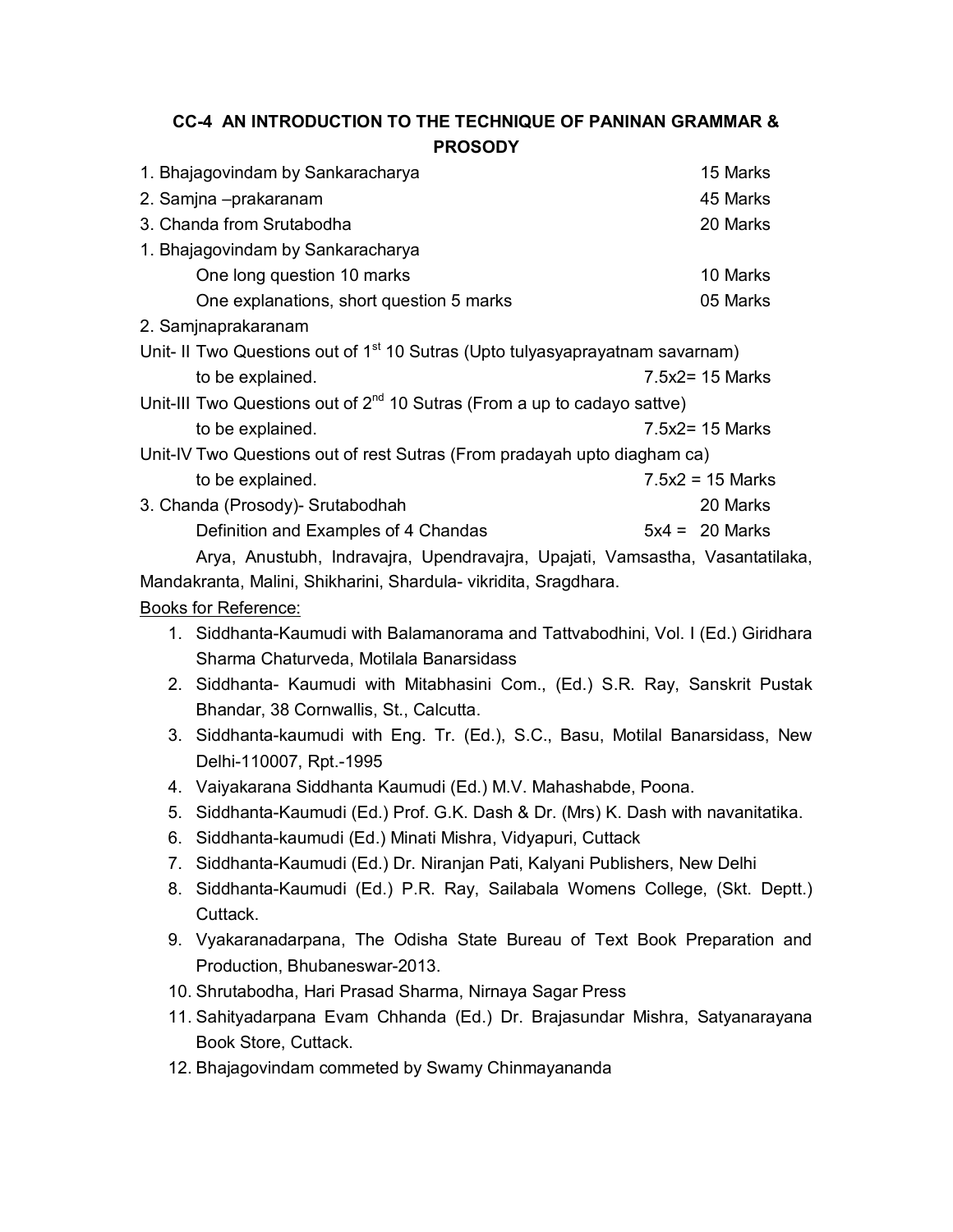### **2 nd Year:**

#### **SEMESTER-III**

### **CC-5 POETRY & HISTORY OF SANSKRIT LITERATURE-II**

| 1. Meghadutam (Purvamegha)                               | 50 Marks           |
|----------------------------------------------------------|--------------------|
| 2. History of Sanskrit Literature -II                    | 30 Marks           |
| (Gitikavyas, Khandakavyas, Gadyakavyas and Kathasahitya) |                    |
| 1. Meghadutam- (Purvamegha)                              | 50 Marks           |
| Unit-I Long Question-1                                   | 15 Marks           |
| Unit-II Short Questions-2                                | $7.5x2 = 15$ Marks |
| Unit-III i. Explanation of One Verse                     | 12 Marks           |
| ii. Translation of One Verse                             | 08 Marks           |
| 2. History of Sanskrit Literature-II                     | 30 Marks           |
| Unit-IV (Gitikavyas & Khandakavyas)                      |                    |
| Long Question-1                                          | 10 Marks           |
| <b>Short Question-1</b>                                  | 05 Marks           |
| Univ-V (Gadyakavyas, Kathasahitya)                       |                    |
| Long Question-1                                          | 10 Marks           |
| <b>Short Question-1</b>                                  | 05 Marks           |
|                                                          |                    |

- 1. Meghadutam (Ed.) S.R. Ray, Sanskrit Pustak Bhandar, 38 Cornwallis St., **Calcutta**
- 2. Meghadutam (Ed.) M.R. Kale, Motilal Banarsidass, Delhi
- 3. Meghadutam (Ed.) Radhamohan Mahapatra, Books and books, Vinodvihari, Cuttack, 1984.
- 4. Meghadutam (Ed.) B.S. Mishra, Vidyapuri, Cuttack, 1<sup>st</sup> Edn. 1999.
- 5. Samskrta Sahitya ka Itihasa, Baladeva Upadhyaya, Choukhamba, Varanasi.
- 6. Samskrta Sahitya ka Ruparekha, Vacaspati Goreilla, Choukhamba Vidyabhavan, Varanasi.
- 7. Samskrta Sahityara Itihasa, H.K. Satapathy, Kitab Mahal, Cuttack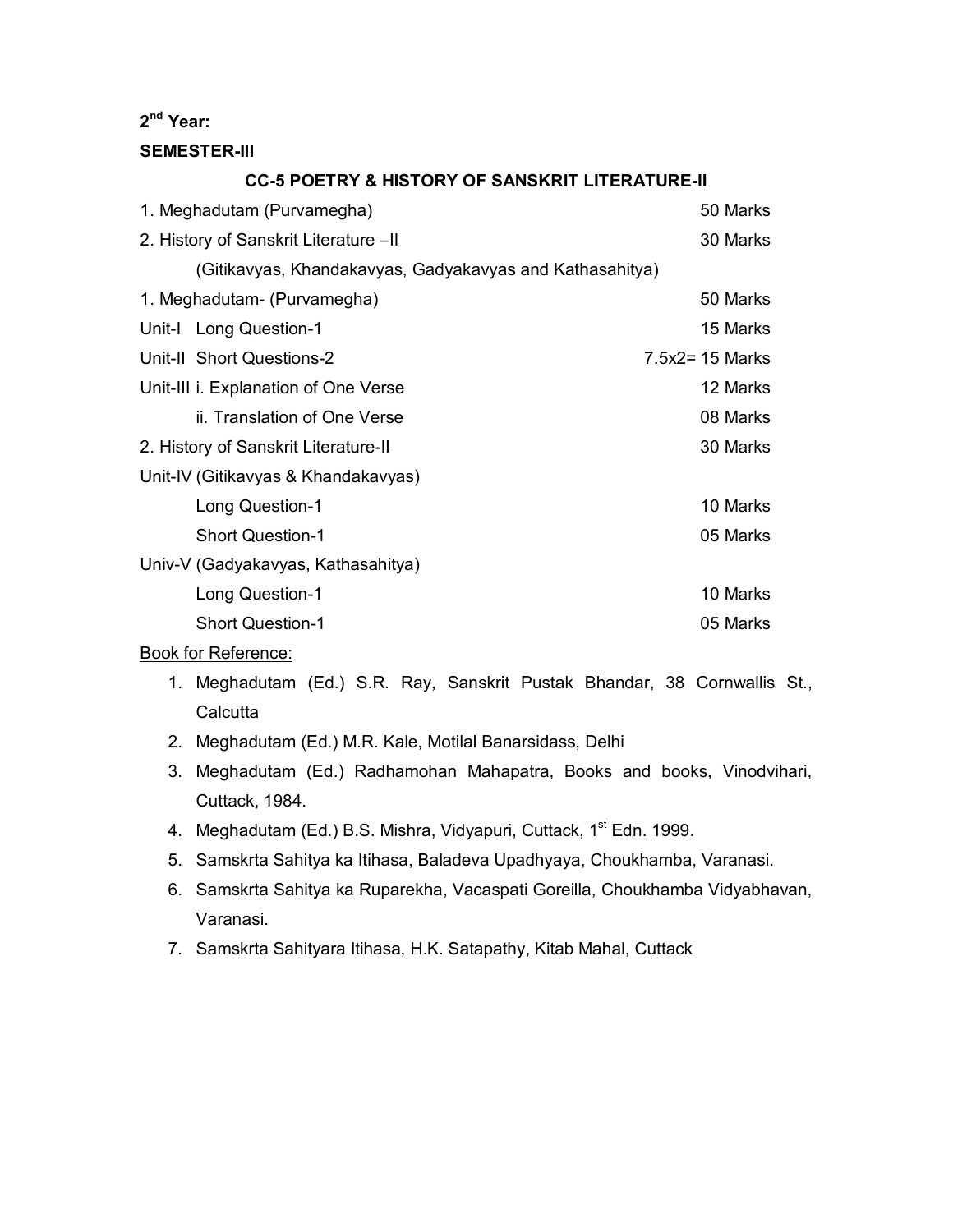### **CC-6 META RULES OF PANINIAN GRAMMAR, POETICS & FIGURES OF SPEECH**

| 1. Paribhasaprakaranam of Siddhantakaumudi                                          | 30 Marks         |
|-------------------------------------------------------------------------------------|------------------|
| 2. Sahityadarpanah (Ch. I, II & III)                                                | 30 Marks         |
| 3. Sahityadarpanah (Alamkaras)                                                      | 20 Marks         |
| 1. Paribhasaprakaranam                                                              | 20 Marks         |
| Unit- I Four Questions are to be explained.                                         | $5x4 = 20$ Marks |
| 2. Poetics                                                                          |                  |
| Unit- Il Sahityadarpana (Chaps I & II) (Kavya-prayojana. Kavya laksana, Kavya bheda |                  |
| and Kavyahent)                                                                      |                  |
| Long Question-1                                                                     | 10 Marks         |
| <b>Short Question-1</b>                                                             | 05 Marks         |
| Unit-III Sahityadarpana (Chap. III) (Abhidha, Laksana, Vyanjana)                    |                  |
| Long Question-1                                                                     | 10 Marks         |
| <b>Short Question-1</b>                                                             | 05 Marks         |
| 3. Figures of speech                                                                |                  |

Unit-IV Sahityadarpana (Ch. X)

Definition and Examples of four Alamkaras 'figures of speech' out of ten.

Alankaras such as Anuprasa, Yamaka, Slesa, Upama, Rupaka, Utpreksha, Bhramakti, Nidarsan, Arthantarnyas, Apahnuti, Aprastuta Prasansa, Vyatireka, Vibabana, Vishesokti, Samasokti, Swavabokti.

- 1. For Siddhamakumudi- Please refer to CC-4
- 2. For Sahityadarpana- Please refer to CC-3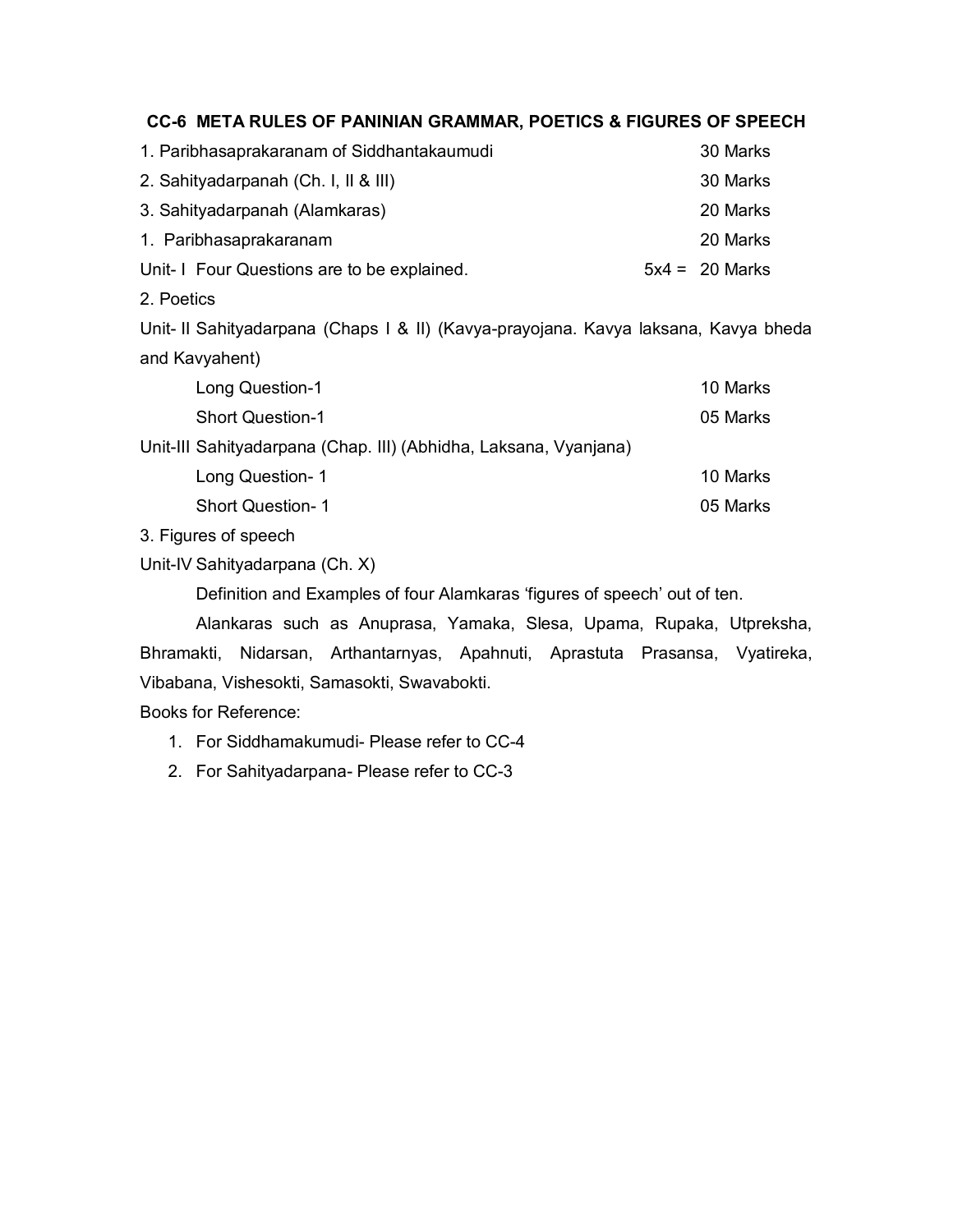### **CC-7 Grammar & Translation**

| 1. Siddhantakaumudi (Karaka- Vibhakti I-IV)                                      |        | 50 Marks          |
|----------------------------------------------------------------------------------|--------|-------------------|
| 2. Translation from Sanskrit unseen passage to Odia/ English                     |        | 30 Marks          |
| 1. Siddhantakaumudi (Karaka-Vibhakti I-IV)                                       |        | 50 Marks          |
| Unit-I (Prathama & Dvitiya)                                                      |        |                   |
| Four questions to be explaned                                                    |        | $5x4 = 20$ Marks  |
| Unit- II (Trtiya)                                                                |        |                   |
| Two questions to be explaned                                                     | $5x2=$ | 10 Marks          |
| Unit-III (Caturthi)                                                              |        |                   |
| Four questions to be explained                                                   |        | $5x4 = 20$ Marks  |
| 2. Translation from Sanskrit unseen passage into Odia/ English                   |        | 30 Marks          |
| On unseen Sanskrit Passage is to be given for Translation into Odia/ English (At |        |                   |
| least 10 sentences)                                                              |        | $10x3 = 30$ Marks |
| Books for Reference:                                                             |        |                   |
| 1. For Sidhantakaumudi- As indicated earlier except the Book of P.R. Ray (The    |        |                   |

- book Contains onloy Samjna & Paribhasa) 2. For Translation-1. Vyakaranadarpana, The Odisha State Bureau of Text Book
- Preparation and Production, Bhubaneswar-2013
- 3. A Guide to Sanskrit Composition and Translation, M.R. Kale, Motilal Banarsidass, New Delhi.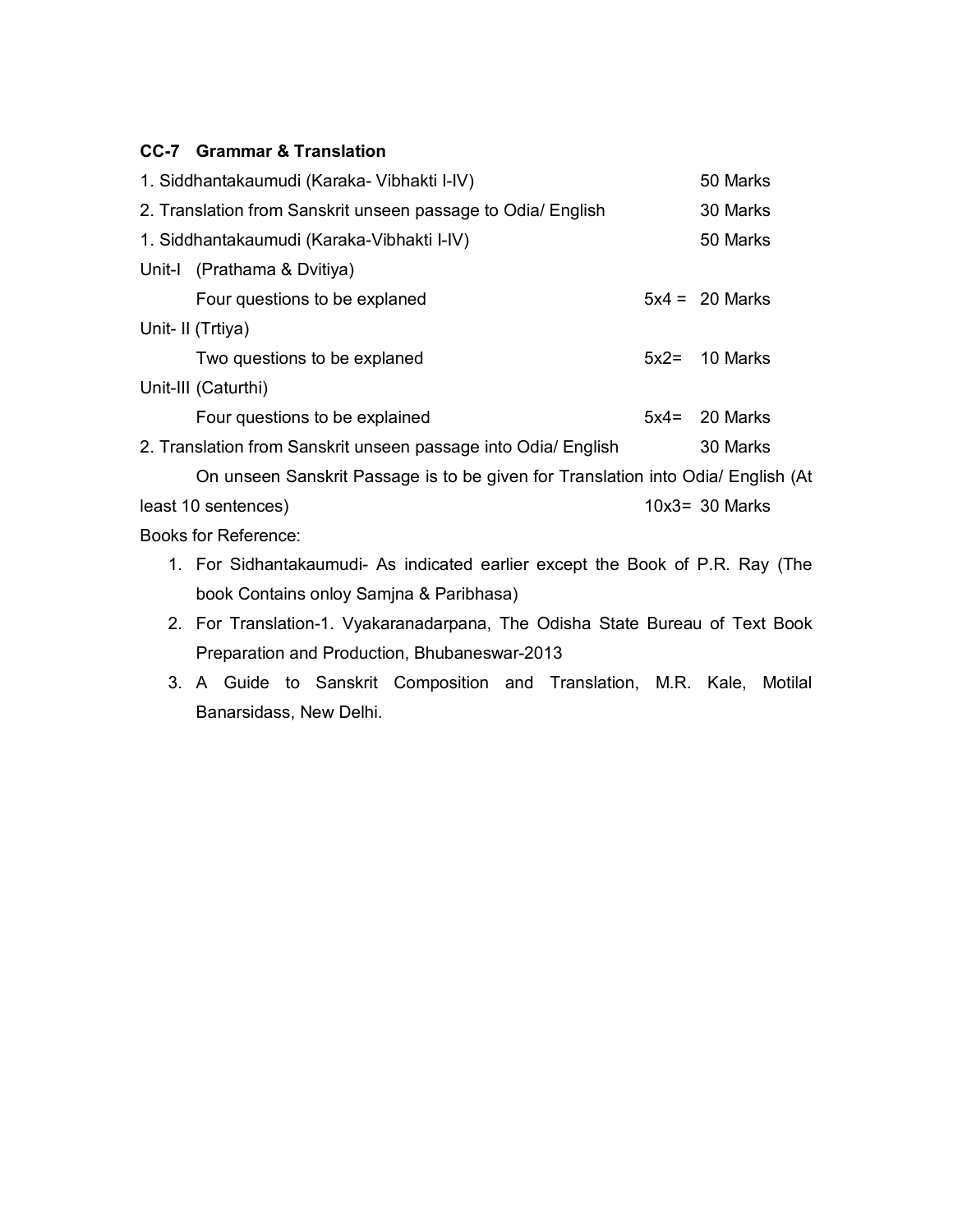### **SEMISTER- IV**

### **CC-8 INSCRIPTIONS, UPANISAD & BHAGAVADGITA**

| 1. Inscription                        | 30 Marks |
|---------------------------------------|----------|
| 2. Kathopanisad (Vallis- I, II & III) | 30 Marks |
| 3. Bhagavadgita (Chap. XV)            | 20 Marks |

1. Inscription 30 Marks

(Girnar inscription of Rudradaman, Allahabad Stone Piller Inscription of Samudragupta and Mandasore Inscription of Yasovarman)

| Unit- I Long Question-1                          | 15 Marks         |
|--------------------------------------------------|------------------|
| Unit-II Short Question-3                         | $5x3 = 15$ Marks |
| 2. Kathopanisad (Adhyaya I, Vallis- I, II & III) | 30 Marks         |
| Unit-III Long Question-1                         | 15 Marks         |
| Unit- IV i. Explanation- 1 Mantra                | 08 Marks         |
| ii. Translation- 1 Mantra                        | 07 Marks         |
| 3. Bhagavadgita (Ch. XV)                         | 20 Marks         |
| Long Question-1                                  | 12 Marks         |
| <b>Translation-1 Verse</b>                       | 08 Marks         |

- 1. Selected Sanskrit Inscriptions (Ed.) D.B. Pusalkar, Classical Publisher, New Delhi.
- 2. Abhilekhamala (Ed.) Sarojini Bhuyan, Cuttack
- 3. Abhilekhamala (Ed.) Sujata Dash, Cuttack
- 4. Abhilekhaeayana (Ed.) Jayanti Tripathy, Vidyapuri, Cuttack
- 5. Ishadi Naw Upanisad with Sankarabhasya, Gita Press, Gorakhpur
- 6. Kathopanisad with Sankarabhasya (Ed.) V.K. Sharma, Sahitya Bhandar, Subhas Bazar, Meerut
- 7. The message of the Upanisad, Swami Ranganathananda, Bharatiya Vidya Bhavan, K.M. Munsi Marg, Mumbai
- 8. Shrimad-bhagavad-gita (Ed.) S. Radhakrishan
- 9. Shrimad-bhagavad –gita (Ed.) Gambhirananda, Ramakrishna Mission
- 10. Shrimad –bhagbavad –gita, Gita Press, Gorakhpur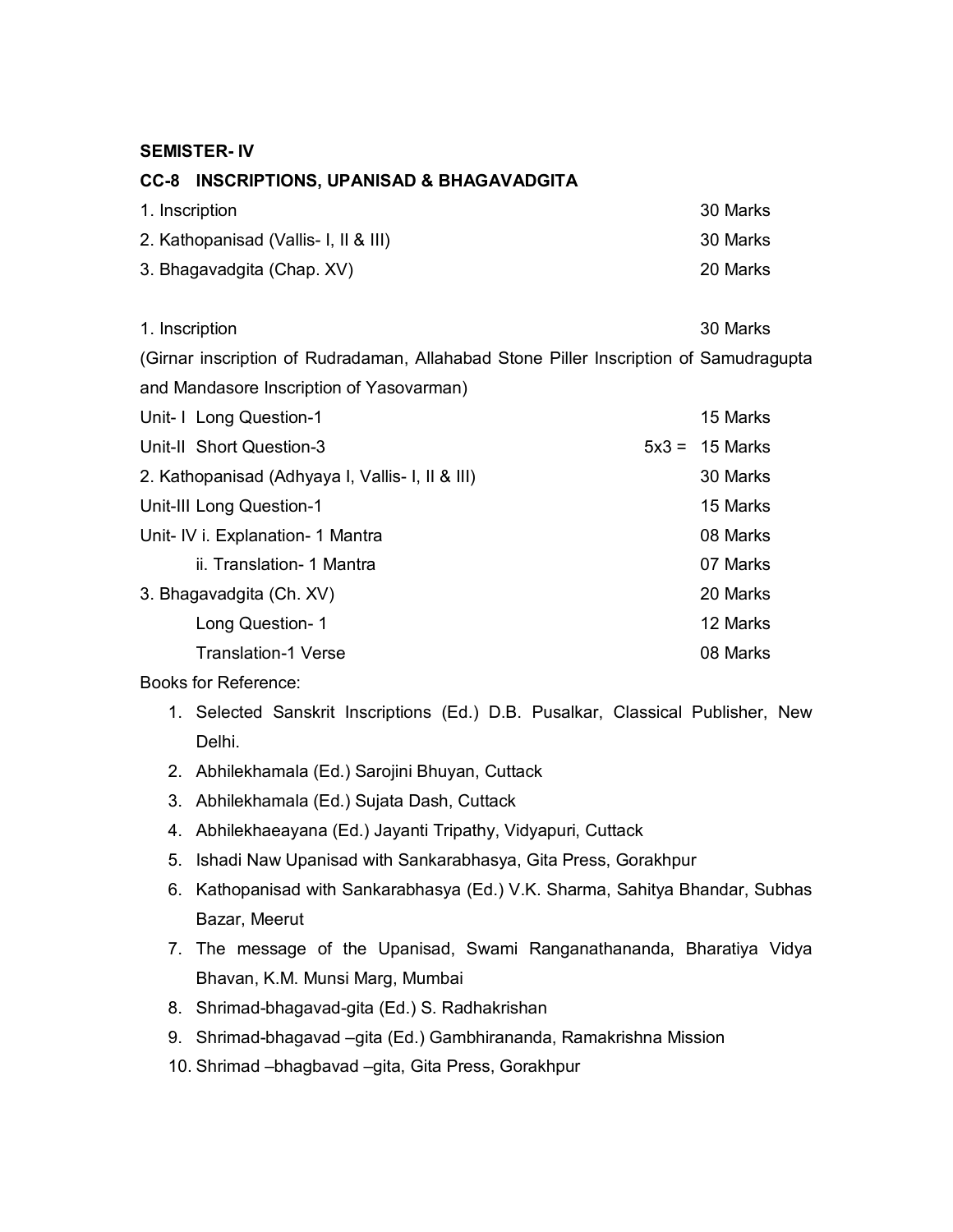# **CC-9 CASE AND CASE ENDINGS OF PANINIAN GRAMMAR, TRANSLATION-II AND LEXICON**

|         | 1. Siddhantakaumudi (Karaka- Vibhakti V-VII)                                        | 40 Marks         |
|---------|-------------------------------------------------------------------------------------|------------------|
|         | 2. Translation of an unseen Odia English passage into Sanskrit                      | 20 Marks         |
|         | 3. Amarakosa                                                                        | 20 Marks         |
|         | 1. Siddhantakaumudi (Karaka-Vibhakti V-VII)                                         |                  |
|         | Unit-I (CASE-V) Answer any Two questions                                            | $5x2 = 10$ Marks |
|         | Unit-II (CASE- VI) Answer any four questions                                        | $5x2 = 10$ Marks |
|         | Unit- III (CASE-VII) Answer any two questions                                       | $5x2 = 10$ Marks |
|         | 2. Translation-II                                                                   | 30 Marks         |
| Unit-IV |                                                                                     | 30 Marks         |
|         | One unseen passage of Odia is to be translated into Sanskrit                        |                  |
|         | (At least Ten sentences)                                                            |                  |
|         | Unit- V Amarakosa (Devata, Svarga, Vishnu, Laksmi, Durga, Surya, Brahma, Kartikeya, |                  |
|         | Siba Ganesh, Sarasvati from Svargavarga)                                            |                  |
|         | Answer any Four questions.                                                          | $5x4 = 20$ Marks |
|         | <b>Books for References:</b>                                                        |                  |
|         | 1. For Siddhantakaumudi- Please refer to CC-7                                       |                  |
|         | 2. For Translation<br>- do-                                                         |                  |
| 3.      | Namalinganushasanam (Amarakosa), D.G. Padhye, et. Al. Choukhamba                    |                  |
|         | Sanskrit Series, New Delhi                                                          |                  |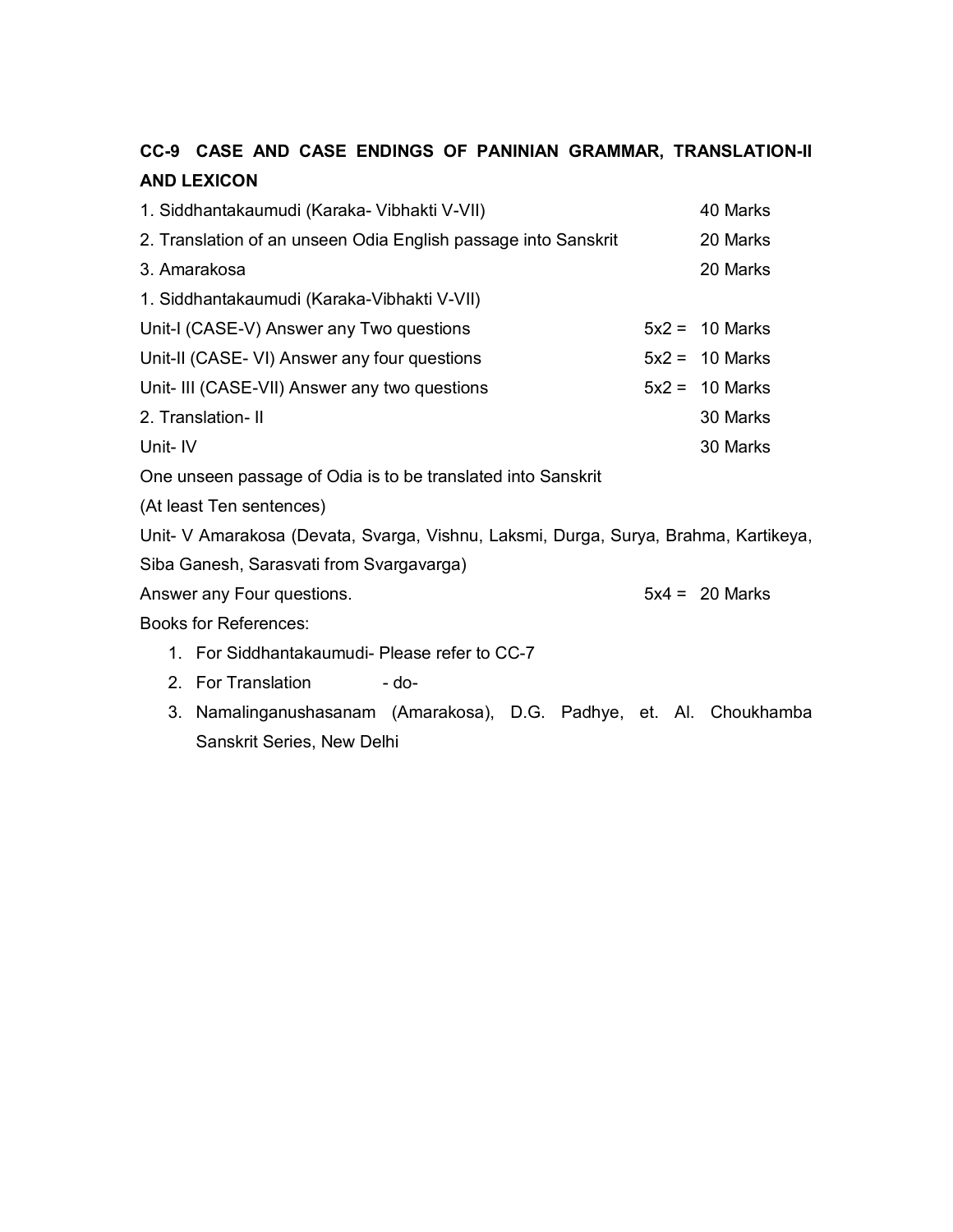### **CC-10 ORNATE PROSE & PROSE WRITING**

| 1. Dasakumaracaritam (Purvapithika, Prathana, Ucchvasa) |          | 30 Marks |
|---------------------------------------------------------|----------|----------|
| 2. Sukanasopadesh                                       |          | 20 Marks |
| 3. Essay in Sanskrit                                    |          | 20 Marks |
| 4. Expansion of Idea in Sanskrit                        |          | 10 Marks |
| 1. Dasakumaracaritam (Purvapithika, Prathama Ucchvasa)  |          | 30 Marks |
| Unit- I Long Question-1                                 |          | 10 Marks |
| Explanation-1                                           |          | 08 Marks |
| Short question-2                                        | $6x^2 =$ | 12 Marks |
| Unit-II                                                 |          |          |
| 2. Sukanasopadesa                                       |          | 20 Marks |
| One long question-                                      |          | 12 Marks |
| Translation of a sentence or part of it                 |          | 08 Marks |
| Unit-III                                                |          |          |
| 3. Essay in Sanskrit                                    |          | 20 Marks |
| Unit-IV Essay in Sanskrit (One)                         |          | 20 Marks |
| 4. Expansion of Idea in Sanskrit                        |          | 10 Marks |
| Unit-V Expansion of Idea in Sanskrit-one                |          | 10 Marks |
|                                                         |          |          |

- 1. Dasakumaracarita (Ed.) M.R. Kale, Motilal Banarsidass, Delhi
- 2. Dasakumaracarita, Chaukhamba Publication, Varanasi.
- 3. Nibandhamala, A.T. Sharma
- 4. Samskrta-nibandha- shatakam, Kapila Dev Dvivedi
- 5. Brham Amivala Shiksa, Chakradhara Hansa, Nautiyal, MLBD, Delhi
- 6. Samskrta-nibandhadarshah, Ramamurti Sharma, Sahitya Niketan, Kanpur
- 7. Sukanasopadesa, (Ed.) Ramakanta Jha, Choukhamba Vidyabhavan, Varanasi
- 8. Sukanasopadesa (Ed.) Nimal Sundar Mishra, Kalyani Publishers, New Delhi
- 9. Kadambari (Purvardham) with the Com. Of Bhanuchandra Siddhanjani MLBD, New Delhi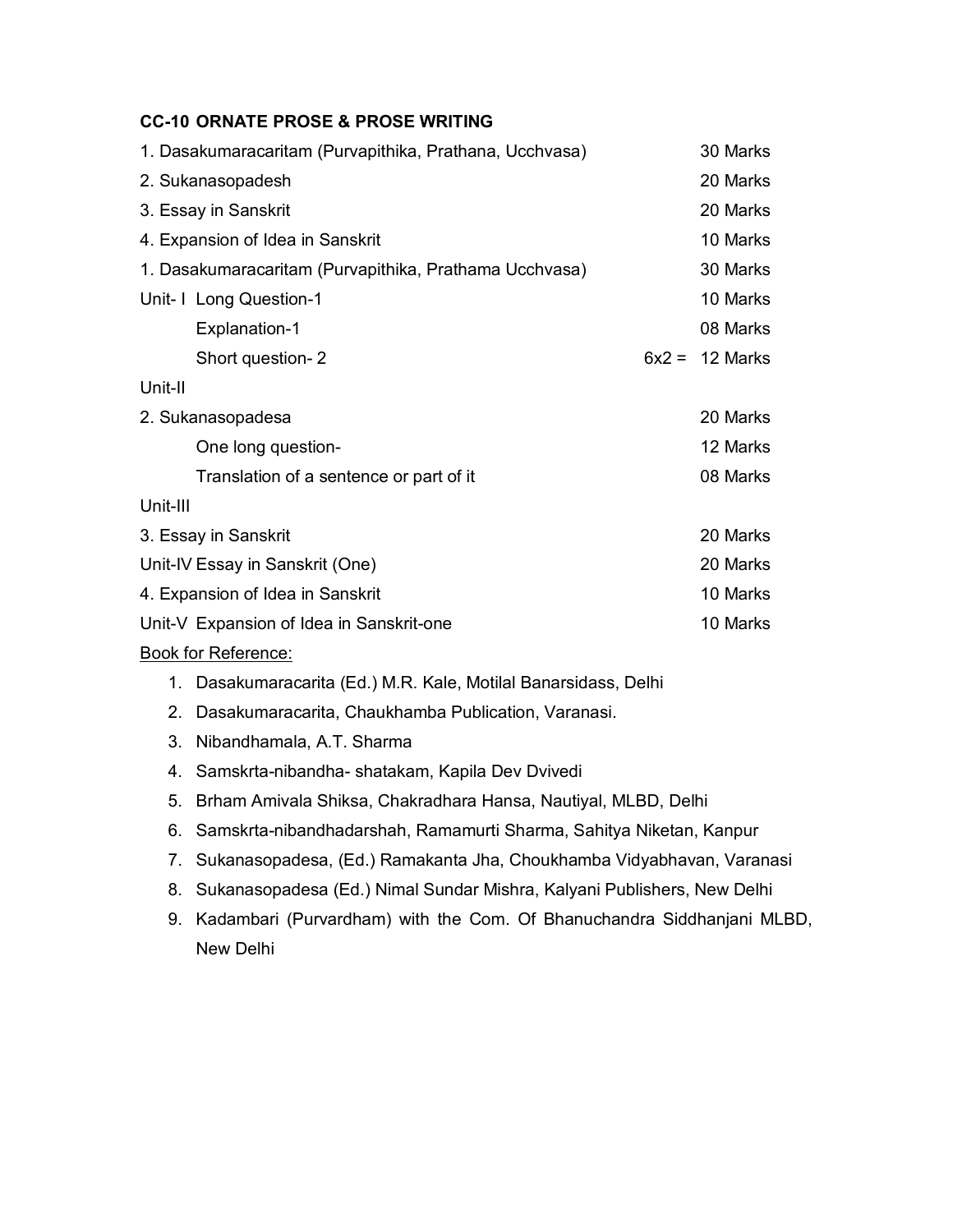### **3 rd Year:**

### **SEMESTER-V**

# **CC-11 ORNATE POETRY IN SANSKRIT & MISTORY OF SKT. LITERATURE-III** 1. Sisupalabadham (Canto-1 Verses 01-18) 30 Marks 2. Kiratarjuniyam (Canto-1) 30 Marks 3. History of Sanskrit Literature-III (Mahakavya and Campu) 20 Marks I. Sisupalabadham (Canto-1, Verses 01-48) 30 Marks Unit-I Long question-1 15 Marks Unit-II i. Explanation of One Verse 10 Marks ii. Translation of One Verse **1988** Contract 105 Marks 2. Kiratarjuniyam (Canto-1) 30 Marks Unit-III Long Question-1 15 Marks Unit-IV i. Explanation of One Verse 10 Marks 10 Marks ii. Translation of One Verse **05 Marks** 05 Marks 3. History of Sanskrit literature-III (Mahakavya and Campu) 20 Marks Unit-V i. Long question-One 12 Marks ii. Short Notes-2 4x2= 08 Marks

- 1. Sisupalabadham (Ed.) S.R. Ray/ Vallabhatika, Bharatiya Vidya Prakasan, New Delhi
- 2. Sisupalabadham Canto-I (Ed.) Devanarayan Mishra, (With Sarvankusa-tika of Mallinatha) Sahitya Bhandar, Meerut
- 3. Kiratarjuniyan (Cantos- I-III) M.R. Kale, Motilal Banarsidass Publishers Pvt. Ltd., Delhi, 4<sup>th</sup> Edn- 1966, Rpt. 1993.
- 4. History of Sankskrit Literature, H.R. Agarwal, Mohanlala Munsiram, Delhi
- 5. History of Indian Literature (Vol. 1 & II) M. Winternitz, Motilal Banarsidass Publishers Pvt. Ltd.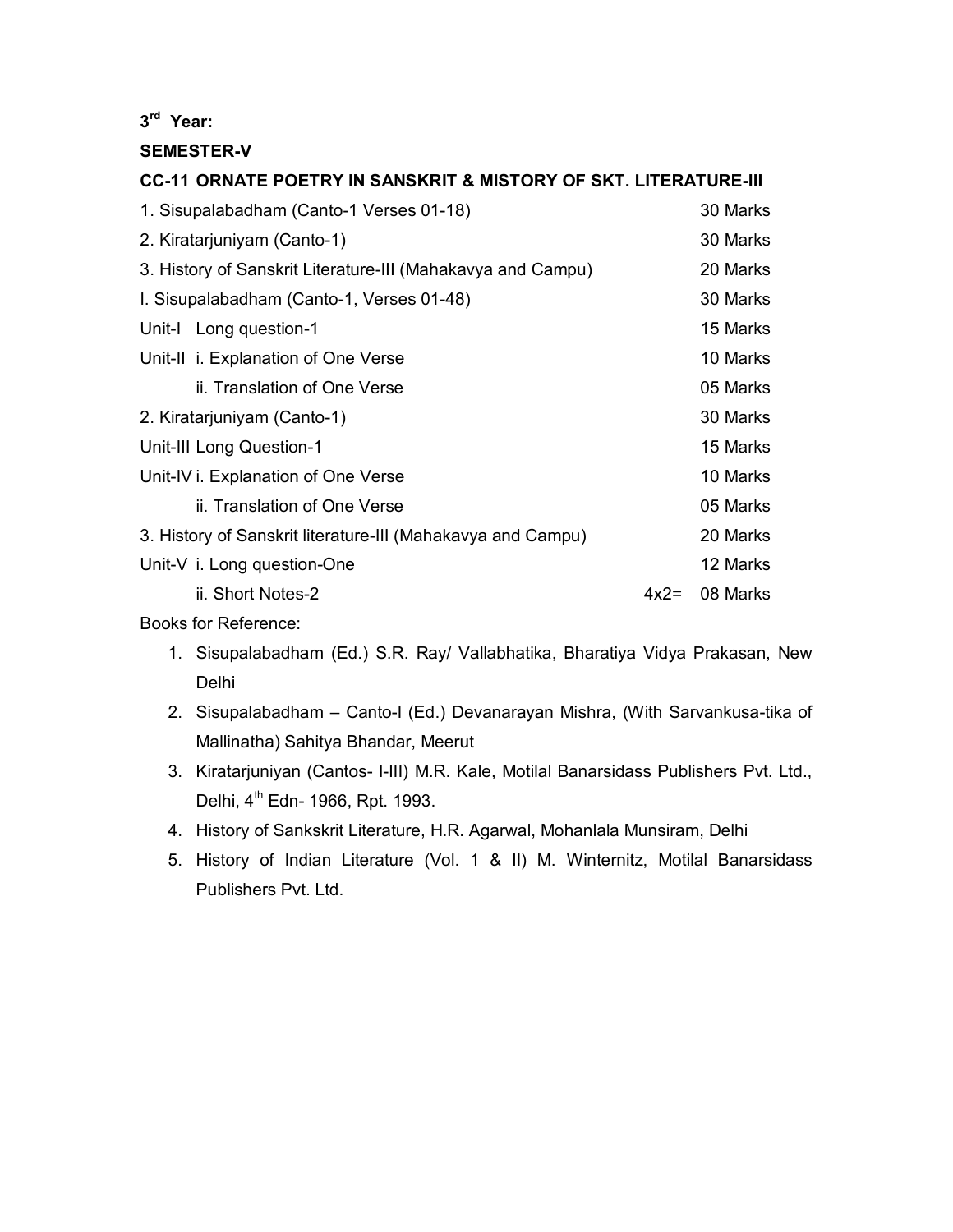| <b>CC-12 VEDA DARSHAN &amp; HISTORY OF VEDIC LITERATURE</b> |  |  |
|-------------------------------------------------------------|--|--|
|-------------------------------------------------------------|--|--|

| 1. Vaidika, Suktas                                                      |        | 30 Marks          |
|-------------------------------------------------------------------------|--------|-------------------|
| 2. Vedantasara of Sadananda                                             |        | 20 Marks          |
| 3. History of Vedic Literature                                          |        | 30 Marks          |
| 1. Veda                                                                 |        | 30 Marks          |
| Vedie Suktas from different Samhitas                                    |        |                   |
| Agni (RV-1.1) 48 Purusa-sakta (YV XXXI.I.16) Siva-sankalpa (YV-XXX.1.6) |        |                   |
| Unit-I i. Long Question-1                                               |        | 12 Marks          |
| ii. Explanation- 1 Mantra                                               |        | 08 Marks          |
| Unit-II i. Translation-1 Mantra                                         |        | 10 Marks          |
| Unit-III Long Question-Two                                              |        | $10x2 = 20$ Marks |
| <b>Short Questions-Two</b>                                              | $5x2=$ | 10 Marks          |
| 3. History of Vedic Literature                                          |        | 20 Marks          |
| (Samhita, Brahmana, Aranyaka, Upanisad)                                 |        |                   |
| Unit-IV Long Question-1                                                 |        | 10 Marks          |
| Unit-V Short Question-2                                                 |        | 10 Marks          |
|                                                                         |        |                   |

Books for Reference:

- 1. New Vedic Selection (Part-1) (Ed.) Telang and Chaubey, Bharitiya Vidya Prakashan, New Delhi
- 2. Veda O Vaidika Prakarana, (Ed.) Niranjan Pati, Vidyapuri, Cuttack
- 3. History of Indian Literature, Vol.1, M.Winternitz, MLBD, New Delhi
- 4. Vaidika Sahitya aur Samkriti, Baladeva Upadhyaya, Chaukhamba, Varanasi
- 5. Vedantasara of Sadananda, Publish by Ramakrushna Mission, Vedantasara of Sadananda, Publish by Sambidi, Mochi Sahi Chaka, Puri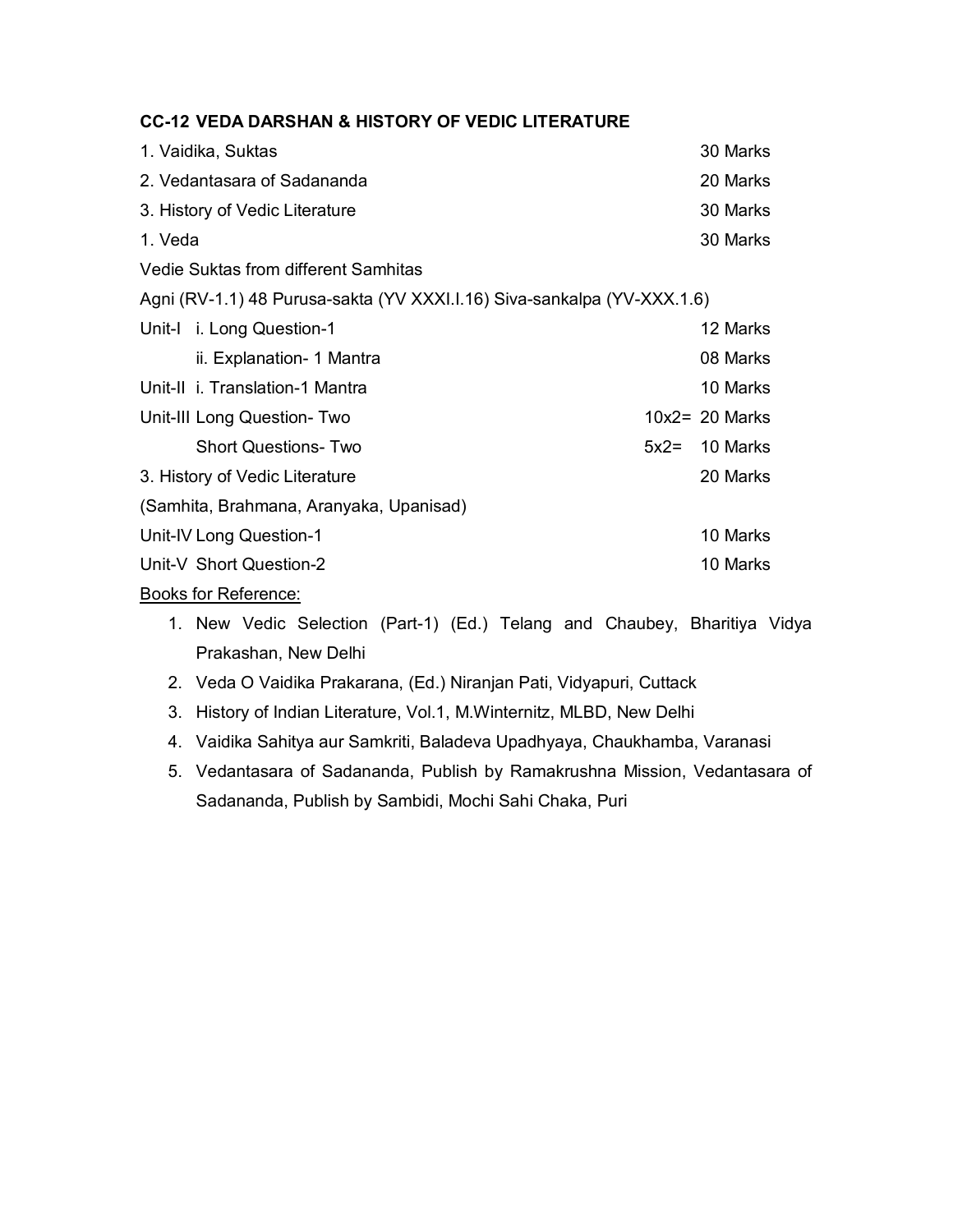### **SEMESTER- VI**

### **CC-13 ARTHASASTRA, DHARMASASTRA AND YOGA**

| 1. Arthasastra (Adhikarana 1.1-4)                                        |        | 30 Marks           |
|--------------------------------------------------------------------------|--------|--------------------|
| 2. Manusmrti (Chap. II, Verses from 1 to 52)                             |        | 30 Marks           |
| 3. Hatha Yoga Predipika (1 <sup>st</sup> Upadesha)                       |        | 20 Marks           |
| 1. Arthasastra (Adhikarana 1.1-4)                                        |        | 30 Marks           |
| Unit-I and Unit-II Arthasastra from the beginning up to Vinayadhikarana, |        |                    |
| Adhikarana 1.1-4                                                         |        |                    |
| <b>Short Notes-4</b>                                                     |        | $7.5x4 = 30$ Marks |
| 2. Manusmrti (Chap-II, Verses from 1 to 52)                              |        | 30 Marks           |
| Unit-III & IV Manusmrti (Chap. II, Verses 1-52)                          |        |                    |
| <b>Short Notes-1</b>                                                     |        | $7.5x4 = 30$ Marks |
| 3. Hatha Yoga Pradipika (1 <sup>st</sup> Upadesha)                       |        | 20 Marks           |
| Unit- V Long Question-1                                                  |        | 10 Marks           |
| <b>Short Question-2</b>                                                  | $5x2=$ | 10 Marks           |

- 1. Kautilya Arthashastra, (Ed. & Trans.) R.P. Kangle, 3 vols, Motilal Banarsidass, New Delhi
- 2. The Arthashastra (Ed. & Trans) T.N. Rangarajan, Penguin Classic, India, 1992
- 3. The Arthashastra, (Ed.) N.P. Unni. Bharatiya Vidya Prakashan, New Delhi.
- 4. Arthashastra (Odia Trans) Anantarma Kar, Odisha Sahitya Academy, **Bhubaneswar**
- 5. Manu's Code of Law, A Critical Edition and Translation of the Manava-Dharmasastra, Ed. Olivelle, Patrick, Oxford: Oxford University Press
- 6. Kautilya Arthashastra, (Ed.) Vachaspati Gairala, Chaukhamba Publication, Varansi
- 7. Manusmrti, (Ed.) Braja Kishor Swain, Sadgrantha Niketan, Srimandira, Puri
- 8. Hatha Yoga Pradipika by Swamy Muktibodhananda Saraswati, Bihar, School of Yoga, Munger
- 9. Yoga Pradipika by Jangyavalkya, Motilal Banaras Das, New Delhi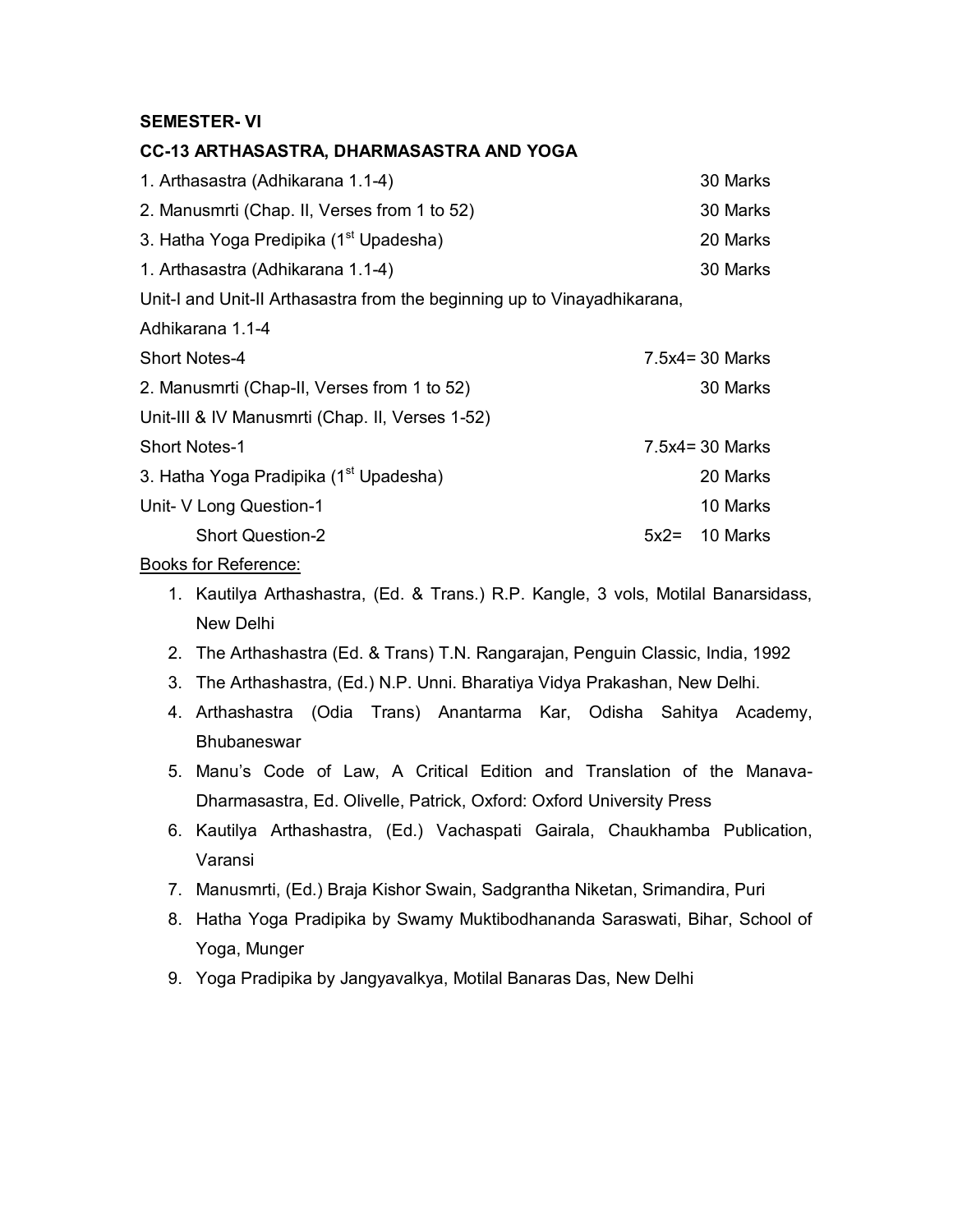### **CC-14 TECHNICAL LITERATURE IN SANSKRIT (JYOTISHA & VASTU)**

|                             | 1. Jyotisa (Jyotihsara-ratnavali, Chap.I)   | 40 Marks          |
|-----------------------------|---------------------------------------------|-------------------|
|                             | (Graha-naksatra-paricaya-prakaranam)        |                   |
|                             | 2. Vastu Ratnakara (Vasturatnakara Chap. I) | 40 Marks          |
| 1. Jyotisa                  |                                             |                   |
|                             | Unit-I, II & III Four Questions.            | $10x4 = 40$ Marks |
| 2. Vastu                    |                                             | 40 Marks          |
|                             | Unit-IV & V Four Questions                  | $10x4 = 40$ Marks |
| <b>Books for Reference:</b> |                                             |                   |

- 1. Jyotihsara- ratnavali (Part. I) (Ed.) Pandit Baikoli Mahapatra, Radhakrishna Pustakalaya, Satyanarayan Temple Road, Berhampur, Ganjam, Odisha
- 2. Vasturatnakar (Ed.) Vindhyeshwari Prasad Dwivedi, Chowkhamba Krishnadas Academy, Varanasi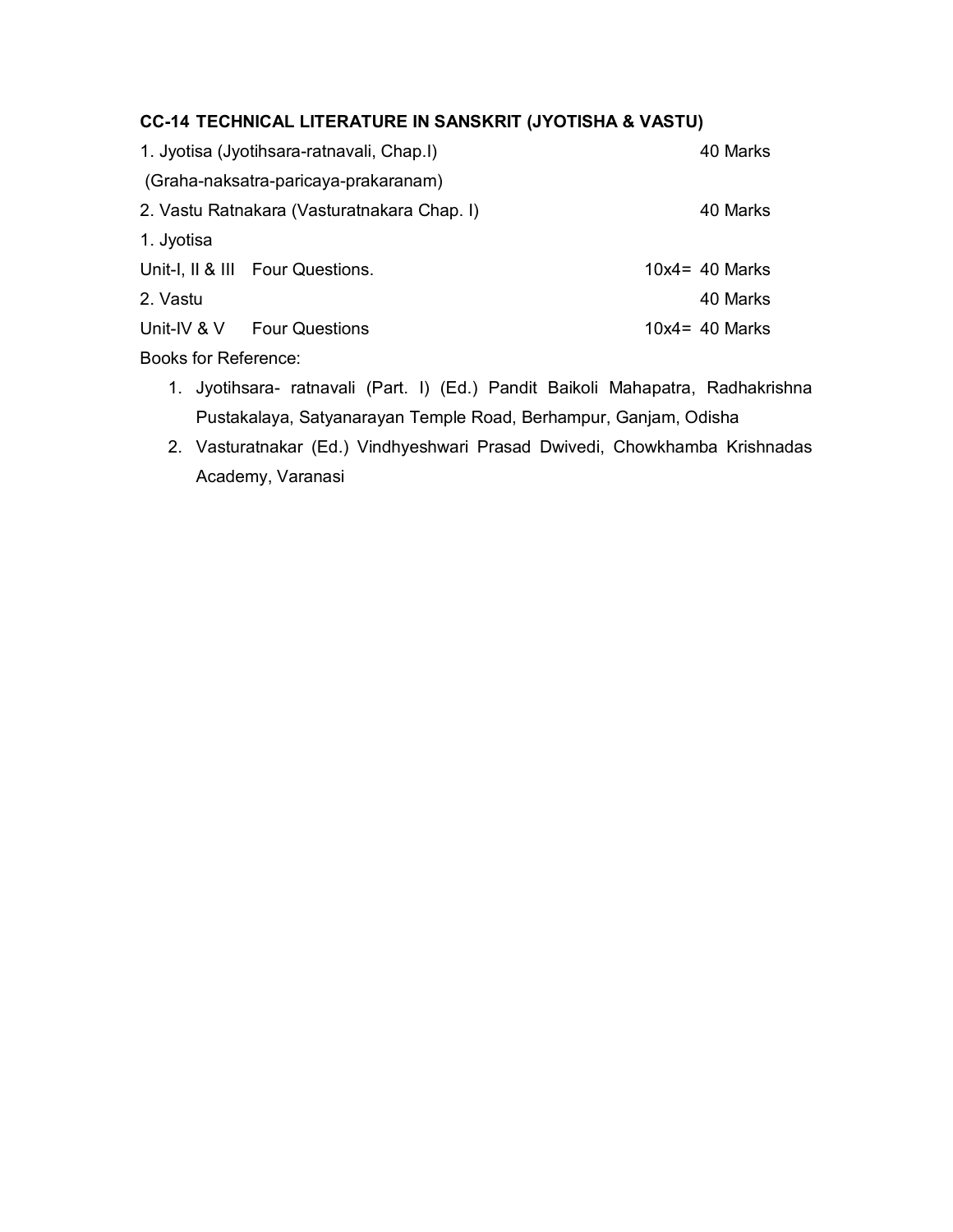### **DETAILS OF ABILITY ENHANCEMENT COMPULSORY COURSE (AECC)**

### **50 Marks / 02 Credits each**

### **SEMESTER-I**

## **AECC-I M.I.L. (SANSKRIT) 40+10 Marks 02 Credits M.I.L. (ALTERNATIVE SANSKRIT)**

### **40 Marks 3 Credits**

### **UNIT-I : SANSKRIT PROSE**

1. Shri bhojarajasya rajyaprapith from the text Bhojaprabandhah, Sanskruta Pravesha.

### DETAILS OF PASS COURSES IN SANSKRIT

SEM-I Discipline Specific Core (DSC) 1A/2A 80 Marks End Terms 20 Marks Mid-term 100 Marks / 6 Credits.

DRAMA-I & HISTORY OF SANSKRIT LITERATURE-I

| 1. Abhijnanasakuntalam (Act I-IV)                                       | 50 Marks | 04 Credits |
|-------------------------------------------------------------------------|----------|------------|
| 2. History of Sanskrit Literature-I                                     | 30 Marks | 02 Credits |
| (Ramayana, Mahabharata General out lines of Puranas and Sanskrit Drama) |          |            |
| 1. Abhijnanasakuntalam (Act I-IV)                                       |          | 50 Marks   |
| Unit-I Long Question-1                                                  |          | 14 Marks   |
| Unit-II Short Questions-2                                               | $7x2=$   | 14 Marks   |
| <b>Explanation of Verse-I</b>                                           |          | 08 Marks   |
| <b>Unit-III Textual Grammar</b>                                         |          | 14 Marks   |
| i. Sandhi                                                               | $1x2 =$  | 02 Marks   |
| ii. Prakrti-Pratyaya                                                    | $2x2=$   | 04 Marks   |
| iii. Karaka & Vibhakti                                                  | $2x2=$   | 04 Marks   |
| iv. Samasa                                                              | $2x2=$   | 04 Marks   |
| 2. History of Sanskrit Literature-I                                     |          | 30 Marks   |
| Unit-IV Ramayana & Mahabharat                                           |          |            |
| Long Question-1                                                         |          | 10 Marks   |
| <b>Short Question-1</b>                                                 |          | 05 Marks   |
| Unit-V General Outlines of Puranas and Sanskrit Drama                   |          |            |
| (Bhasa, Kalidasa, Sudraka, Visakhadutta, Bhavabhuti, Bhattanarayanan    |          |            |
| Long Question-1                                                         |          | 10 Marks   |
| <b>Short Questions-1</b>                                                |          | 05 Marks   |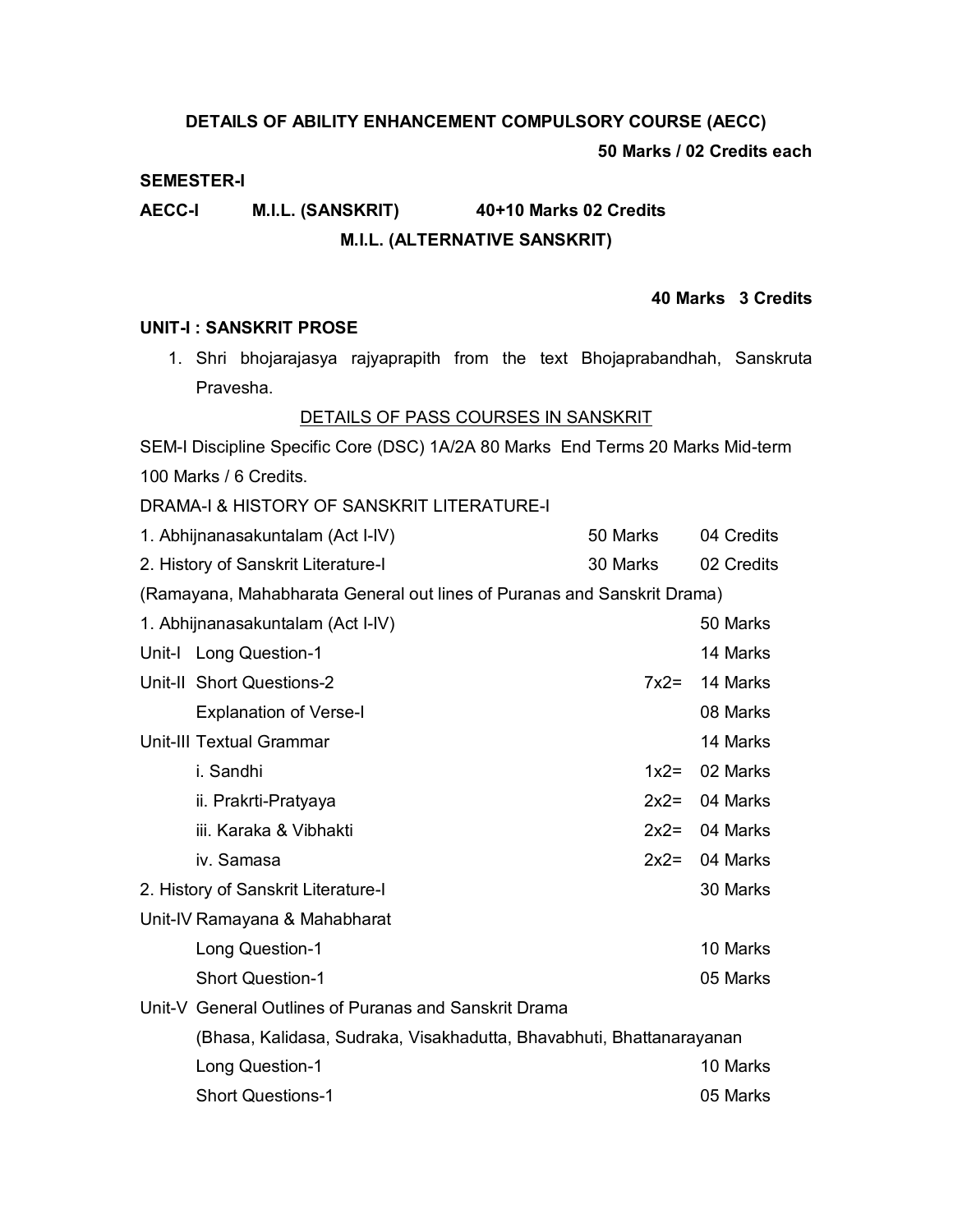- 1. Abhijnanasakuntalam (Ed.) R.M. Bose, Modern Book Agency Pvt. Ltd.. 10, Bankim Chatterjee Street, Calcutta.
- 2. Abhijnanasakuntalam (Ed.) M.R. Kale, Motilal Banarsidass Publishers Pvt. Ltd., New Delhi-110007, 8<sup>th</sup> Reprint, 2010
- 3. Abhijnanasakuntalam (Ed.), R.M. Mohapatra, Books & Books, Cuttack
- 4. Abhijnanasakuntalam (Ed.), H.K. Satapathy, Students Store, Cuttack
- 5. History of Sanskrit Literature, Baladev Upadhyay, Chaukhamba Publications, Varanasi.
- 6. History of Sanskrit Literature, A.B. Keith (Trans.into Odia), Bhubaneswar, Text Books Bureau, Govt. of Odisha, Bhubaneswar
- 7. Sanskrit Drama, A.B. Keith, Oxford University Press, London
- 8. Samskrta Sahiytara Itihasa, (Odia), H.K. Satapathy, Dr. Gopinath Mohapatra, Kitab Mahal, Cuttack, 753003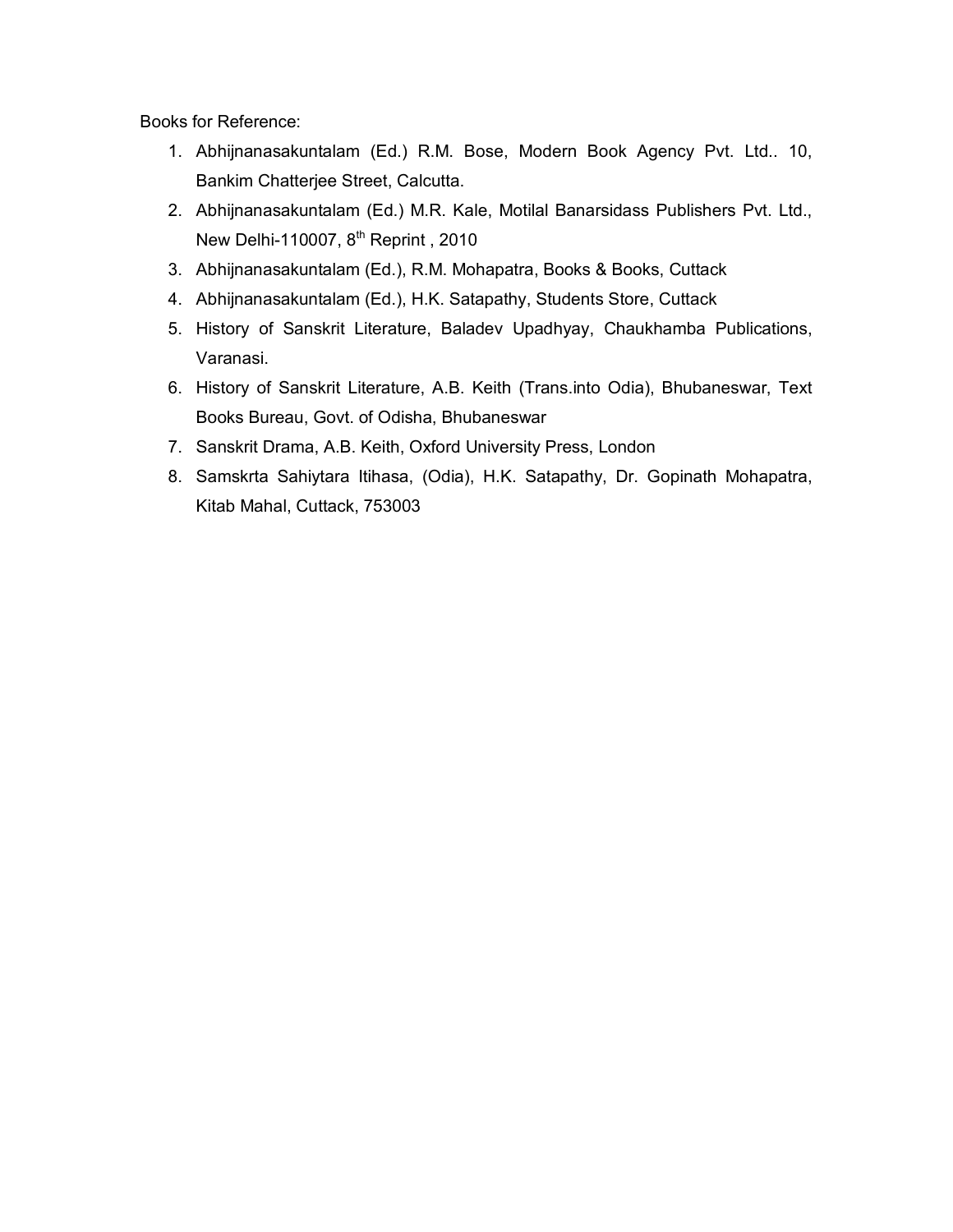### **SEMESTER-II DSC 1B/2B**

### **80 Marks End Term+20 Marks Mid term= 100 Marks/ 6 Credits**

### **DRAMA –II & DRAMATURGY**

| 1. Abhijnanasakuntalam (Acts. V-VII) | 50 Marks |
|--------------------------------------|----------|
| 2. Dramaturgy                        | 30 Marks |
| Sahitya Darpan- Chap. VI             |          |

(Nandi, Prasthavana, Purbaranga, Pancha Avasta, Panch arthaprakriti, Panch –sandhi, Panch-artha prakshepaka, Natak: Prakarana, Anka)

| 1. Abhijnanasakuntalam (Acts V-VII)        | 50 Marks         |
|--------------------------------------------|------------------|
| Unit-I Long questions-1                    | 14 Marks         |
| Unit-II Short questions-2                  | $8x2 = 16$ Marks |
| Unit-III i. Explanation of Verse-1         | 08 Marks         |
| ii. Verse Dialogue Translation-1           | 07 Marks         |
| iii. Transalation from Prakrit to Sanskrit | 05 Marks         |
|                                            |                  |

| 2. Dramaturgy (Sahityadarpana, Chapter01)      | 30 Marks         |
|------------------------------------------------|------------------|
| Unit-IV Nandi, Prastavana, Purvaranga, Nataka, | $5x3 = 15$ Marks |
| Prakarana, Anka (Notes on any three)           |                  |

- Unit-V Pancha arthaprakriti, Pancha Avastha, Panchasandhi, 5x3= 15 Marks Pancha Arthoprakshepaka, (Notes on any three) Books for Reference:
	- 1. (For Abhijnanasakuntalam as it was in DSC-1A/2A)
	- 2. For Dramaturgy- Sahitya Darpana (Ed.) P.V. Kane, Motilal Banarsidass Publishers Pvt. Ltd., New Delhi.
	- 3. Odia Translation by Narayana Mohapatra, Odisha Sahitya Academy, **Bhubaneswar**
	- 4. Sahitya Darpana with Lakshmi Tika (Sanskrit) and Vimala Tika, (Hindi) (Ed.) K.M. Shastri, Chaukhamba Publications, Varanasi.
	- 5. Sahityadarpana evam Chhanda (Ed.) Braja Sundar Mishra, Satyanarayan Book Store, Cuttack.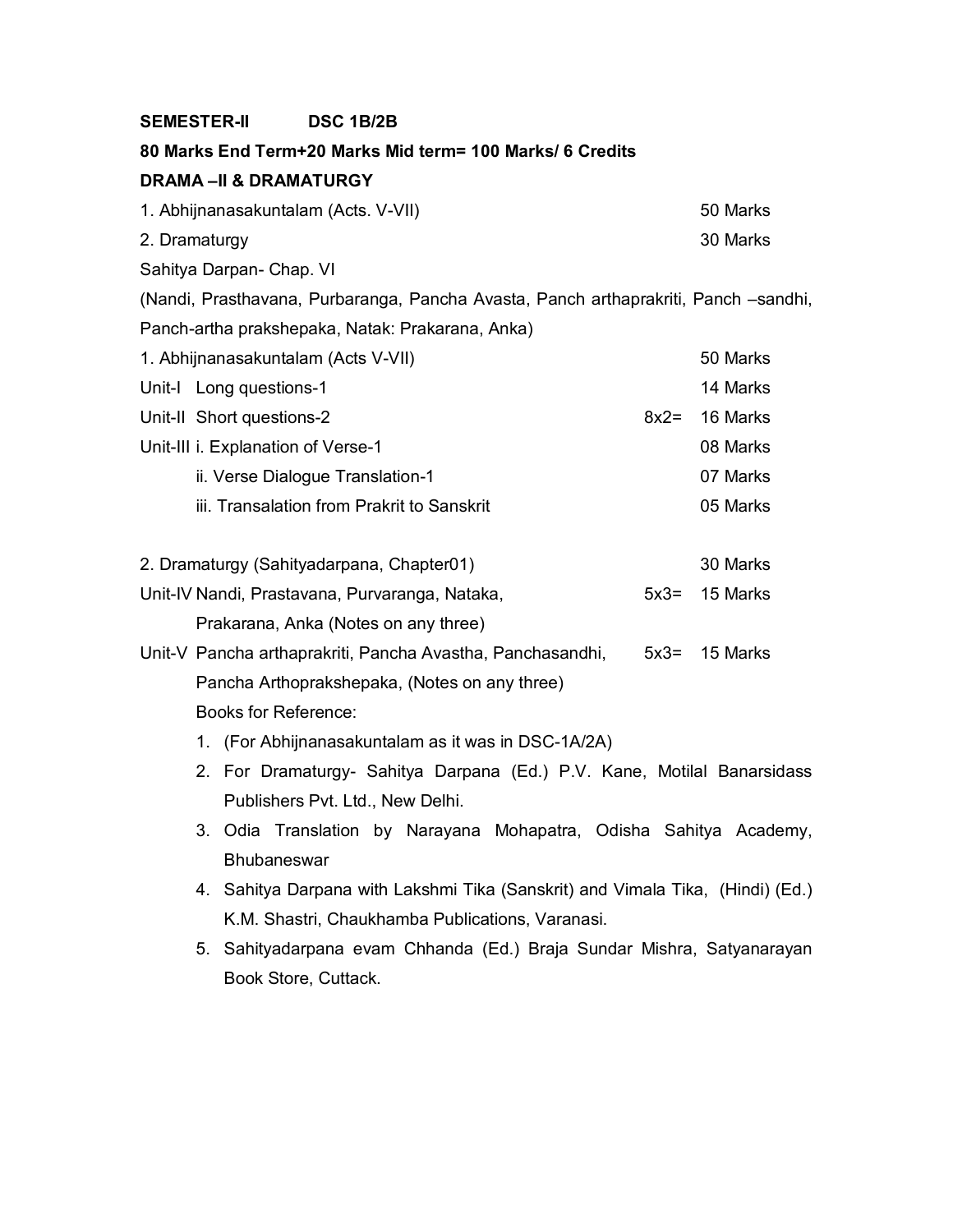### **SEMESTER-III DSC 1C/2C**

## **80 Marks End Term+20 Marks Mid term= 100 Marks/ 6 Credits POETRY & HISTORY OF SANSKRIT LITERATURE-II**

| 1. Meghadutam (Purvamegha)                               | 50 Marks           |
|----------------------------------------------------------|--------------------|
| 2. History of Sanskrit Literature-1                      | 30 Marks           |
| (Gitikavyas, Khandakavyas, Gadyakavyas and Kathasahitya) |                    |
| 1. Meghadutam (Purvamegha)                               | 50 Marks           |
| Unit-I Long Question-1                                   | 15 Marks           |
| Unit-II Short Questions-2                                | $7.5x2 = 15$ Marks |
| Unit-III i. Explanation of One Verse                     | 12 Marks           |
| ii. Translation of One Verse                             | 08 Marks           |
| 2. History of Sanskrit Literature-II                     | 30 Marks           |
| Unit-IV (Gitikavyas & Khandakavyas)                      |                    |
| Long Question-1                                          | 10 Marks           |
| <b>Short Question-1</b>                                  | 05 Marks           |
| Unit-V (Gadyakavyas, Kathasahitya)                       |                    |
| Long Question-1                                          | 10 Marks           |
| <b>Short Question-1</b>                                  | 05 Marks           |
|                                                          |                    |

- 1. Meghadutam (Ed.) S.R. Ray, Sanskrit Pustak Bhandar, 38 Cornwallis St., **Calcutta**
- 2. Meghadutam (Ed.) M.R. Kale, Motilal Banarsidass, Delhi
- 3. Meghadutam (Ed.) Radhamohan Mahapatra, Books and Books, Vinodvihari, Cuttack, 1984
- 4. Meghadutam (Ed.) B.S. Mishra, Vidyapuri, Cuttack, 1<sup>st</sup> Edn, 1999
- 5. Samskrta Sahitya ka Itihasa, Baladeva Upadhyaya, Choukhamba, Varanasi
- 6. Samskrta Sahitya ka Ruparekha, Vacaspati Goreilla, Choukhamba Vidyabhavan, Varanasi
- 7. Samskrta Sahitya ra Itihasa, H.K. Satapathy, Kitab Mahal, Cuttack
- 8. Sanskrit Sahitya ra Itihash, Dr. Gopinath Mohapatra, Kitab Mahal, Cuttack.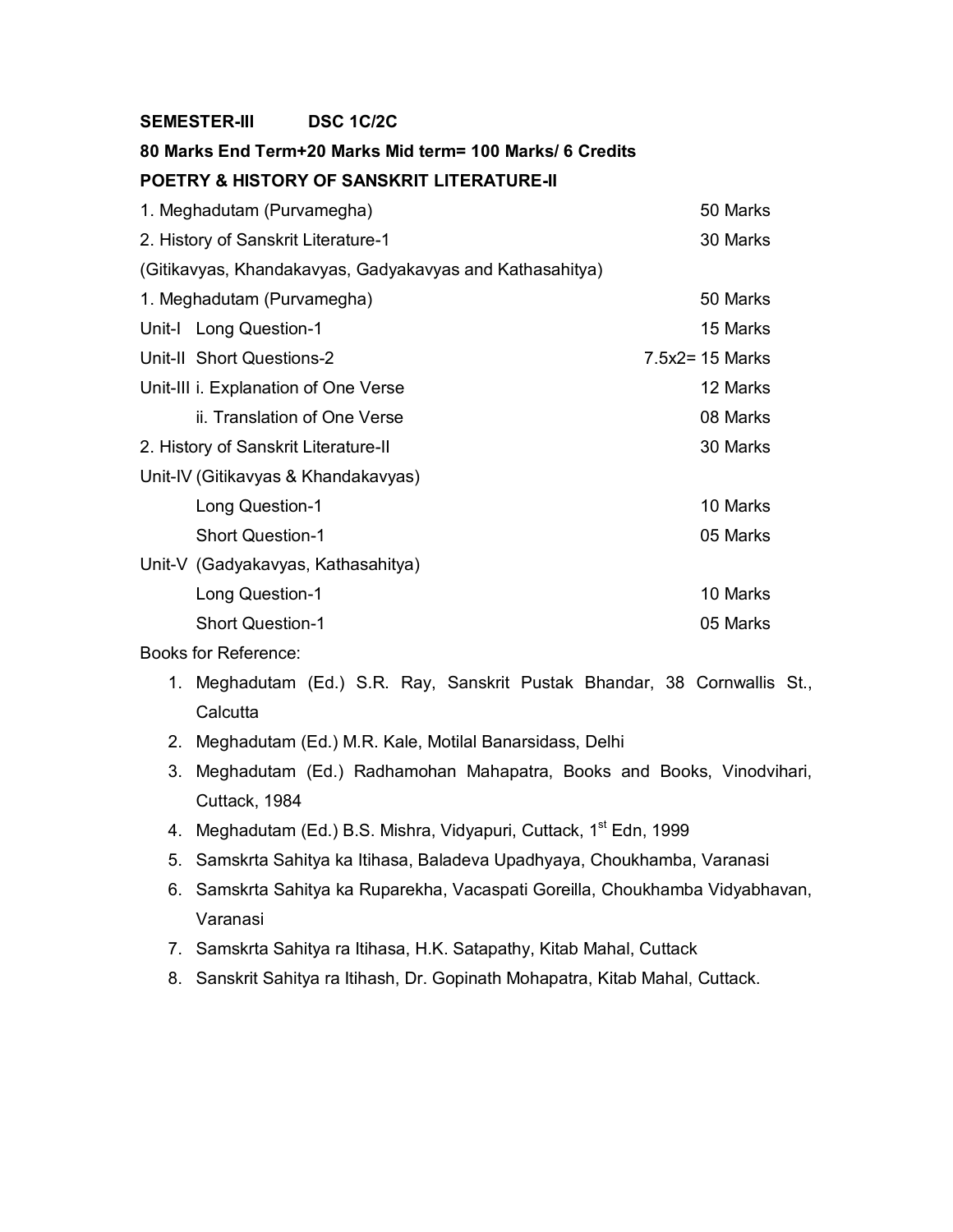### **SEMESTER-IV DSC 1D/2D**

## **80 Marks End Term+20 Marks Mid term= 100 Marks/ 6 Credits ORNATE PROSE & PROSE WRITING**

| 1. Dasakumaracaritam (Purvapithika Prathama Ucchavasa)  |                                                               |        | 30 Marks |  |  |
|---------------------------------------------------------|---------------------------------------------------------------|--------|----------|--|--|
| 2. Sukanasaupadesa                                      |                                                               |        |          |  |  |
| 3. Essay in Sanskrit                                    |                                                               |        | 20 Marks |  |  |
| 4. Expansion of Idea in Sanskrit                        |                                                               |        | 10 Marks |  |  |
| 1. Dasaskumaracaritam (Purvapithika Prathama Ucchavasa) |                                                               |        | 30 Marks |  |  |
|                                                         | Unit-I Long Question-1                                        |        | 10 Marks |  |  |
|                                                         | <b>Explanation-1</b>                                          |        | 08 Marks |  |  |
|                                                         | <b>Short Questions-2</b>                                      | $6x2=$ | 12 Marks |  |  |
| Unit-II                                                 |                                                               |        |          |  |  |
| 2. Sukanasopadesa                                       |                                                               |        |          |  |  |
|                                                         | i. One Long question                                          |        | 12 Marks |  |  |
|                                                         | ii. Translation of a sentence or part of it                   |        | 08 Marks |  |  |
| Unit-III                                                |                                                               |        |          |  |  |
| 3. Essay in Sanskrit                                    |                                                               |        | 20 Marks |  |  |
|                                                         | Essay in Sanskrit (One)                                       |        | 20 Marks |  |  |
| Unit-IV                                                 |                                                               |        |          |  |  |
| 4. Expansion of Idea in Sanskrit                        |                                                               |        | 10 Marks |  |  |
|                                                         | Unit-V Expansion of Idea in Sanskrit (One)                    |        | 10 Marks |  |  |
| <b>Books for Reference:</b>                             |                                                               |        |          |  |  |
| 1.                                                      | Dasakumaracarita (Ed.) M.R. Kale, Motilal Banarsidass, Delhi  |        |          |  |  |
| 2.                                                      | Dasakumaracarita, Chaukhamba Publications, Varanasi           |        |          |  |  |
| 3.                                                      | Nibandhamala, A.T. Sharma                                     |        |          |  |  |
| 4.                                                      | Sanskrta- nibandha-shatakam, Pramod Kumar Padhy               |        |          |  |  |
| 5.                                                      | Brhat Anuvada Shiksa, Chakradhara Hansa Nautiyal, MLBD, Delhi |        |          |  |  |

- 6. Samskrta nibandha-shatakam, Kapila Dev Dvivedi
- 7. Sukanasopadesa (Ed.) Ramakanta Jha, Choukhamba Vidyabhavan, Varanasi
- 8. Sukanasopedesa (Ed.) Nimal Sundar Mishra, Kalyani Publishers, New Delhi
- 9. Kadambari (Purvardham) with the Com. Of Bhanuchandra Siddhanjani, MLBD, New Delhi
- 10. Vyakaranadarpana, Text Book Bureau, Govt. of Odisha, Sukavihar, Bhubaneswar.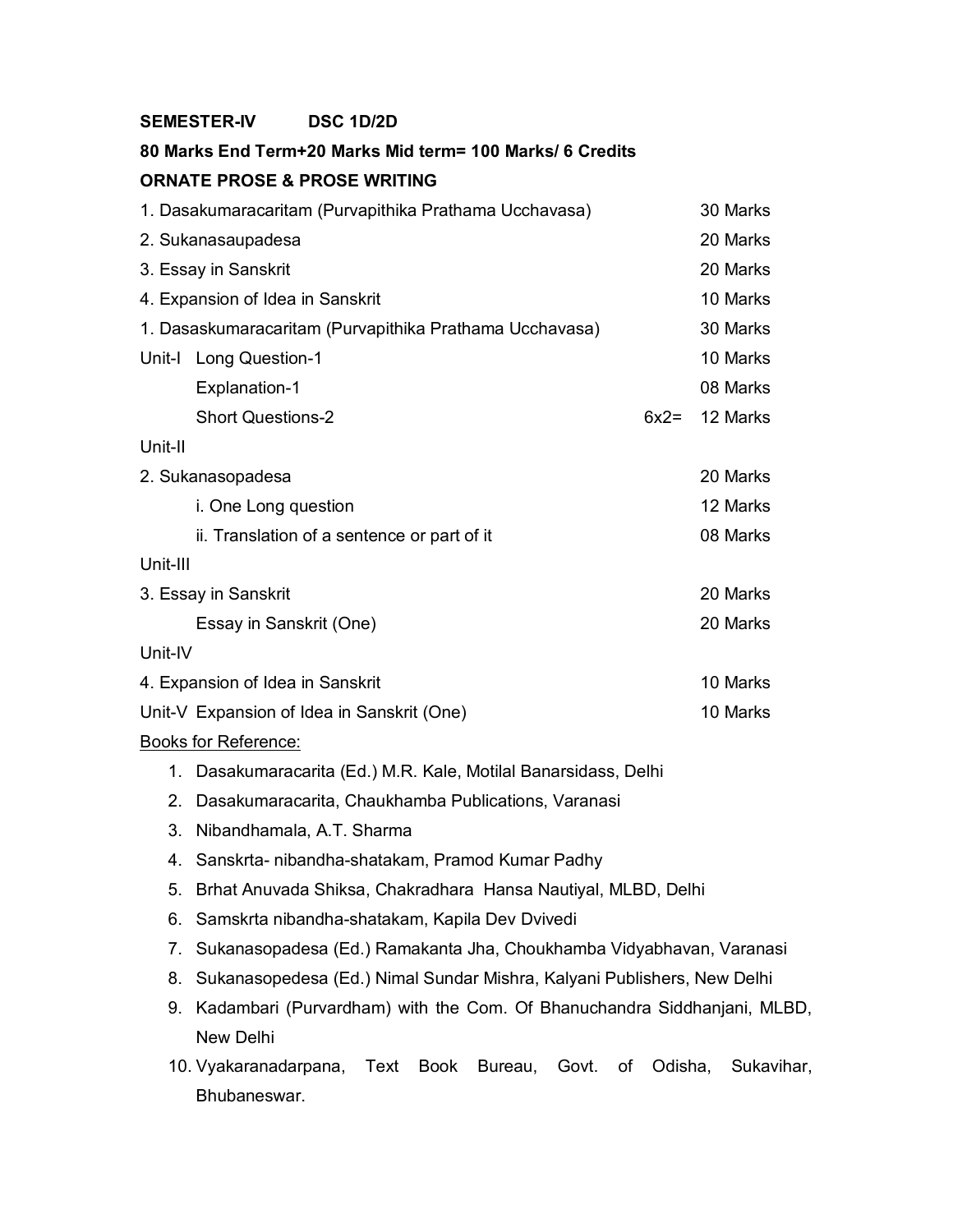### **SEMESTER-V Discipline Specific Elective (DSE) 1A/2A**

### **80 Marks End Term+20 Marks Mid term= 100 Marks/ 6 Credits**

One paper out of the following four groups (Details follow)

### **SEMESTER-V Generic Elective (GE) 1**

**80 Marks End Term+20 Marks Mid term= 100 Marks/ 6 Credits**

### **ORNATE POETRY IN SANSKRIT & HISTORY OF SANSKRIT LITERATURE-III**

| 1. Sisupalabudham (Canto-I Verses 01-48)                     |        |          |
|--------------------------------------------------------------|--------|----------|
| 2. Kiratarjuniyam (Canto-1)                                  |        |          |
| 3. History of Sanskrit literature-III (Mahakavya and Campus) |        |          |
| 1. Sisupalabadham (Canto-1 Verses 01-48)                     |        |          |
| Unit-I Long Question-1                                       |        | 15 Marks |
| Unit-II i. Explanation of One Verse                          |        | 10 Marks |
| ii. Explanation of One Verse                                 |        | 05 Marks |
| 2. Kiratarjuniyam (Canto-1)                                  |        | 30 Marks |
| Unit-III Long Question-1                                     |        | 15 Marks |
| Unit-IV i. Explanation of One Verse                          |        |          |
| ii. Explanation of One Verse                                 |        | 05 Marks |
| 3. History of Sanskrit Literature-III (Mahakavya and Campu)  |        | 20 Marks |
| Unit-V i. Long question- One                                 |        | 12 Marks |
| ii. Short Notes-2                                            | $4x2=$ | 08 Marks |

- 1. Sisupalabadham (Ed.) S.R. Ray Vallabhatika, Bharatiya Vidya Prakashan, New Delhi.
- 2. Sisupalabadham Canto-1 (Ed.) Devanarayan Mishra, (With Sarvankasa-tika of Mallinatha) Sahitya Bhandar, Meerut
- 3. Kiratarjuniyam (Canto- I-III) (Ed.) M.R. Kale, Motilal Banarsidass Publishers Pvt. Ltd., Delhi,  $4<sup>th</sup>$  Edn- 1966, Rpt. 1993
- 4. History of Sanskrit Literature, 11.R. Agarwal Mohanlal Munsiram, Delhi
- 5. History of Indian Literature (Vol.I & II) M. Winternitz, Motilal Banarsidass Publishers Pvt. Ltd.